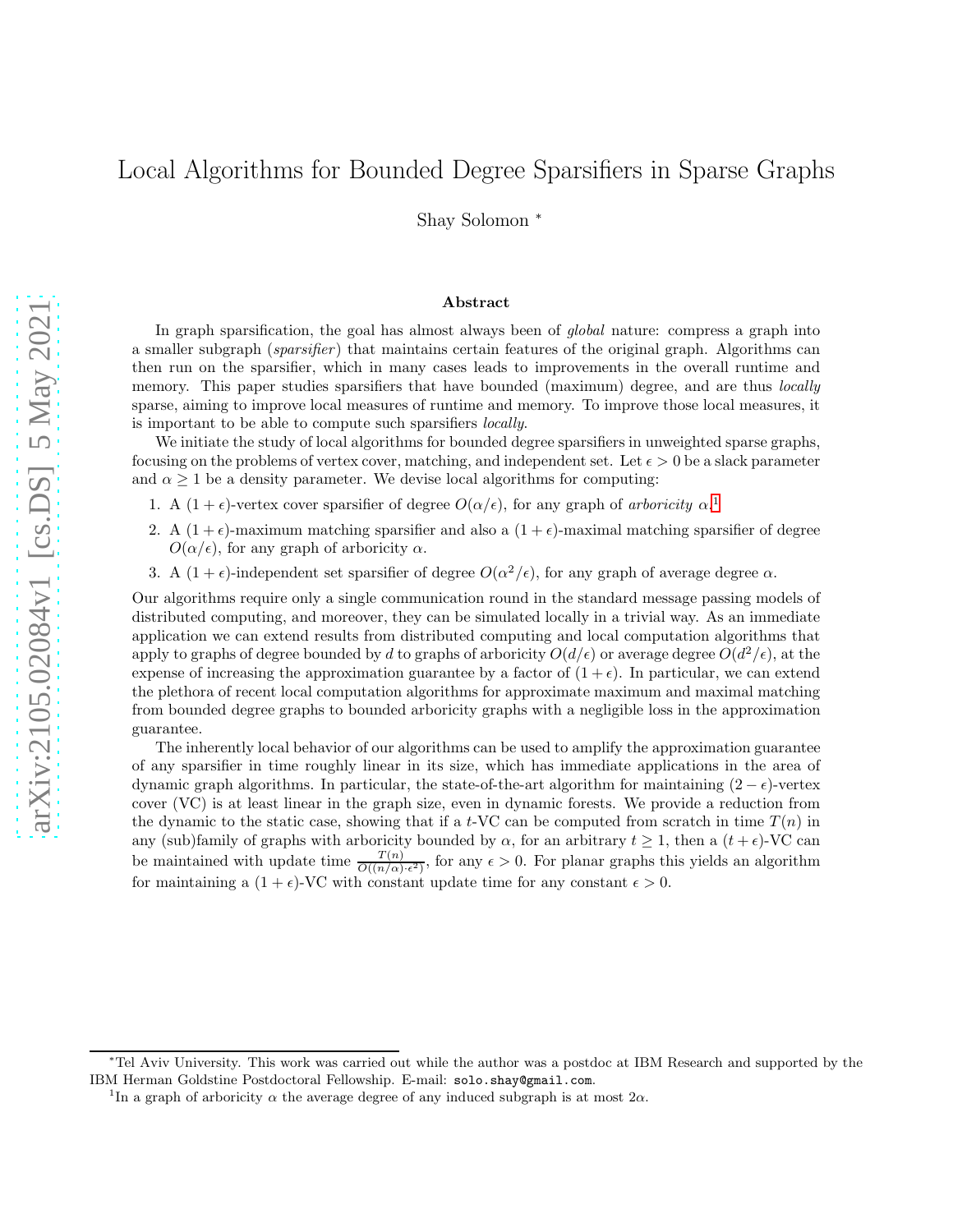## 1 Introduction

Graph sparsification has been extensively studied for many years, and is subject to increasingly growing interest due to the rapidly growing necessity of dealing with huge-sized graphs. Given such a graph  $G = (V, E)$ , we would like to *compress* G into a subgraph H of much smaller size that maintains certain features of G, such as distances, cuts or flows. Algorithms can then run on the compressed subgraph  $H$ , sometimes called *sparsifier*, rather than the original graph G, which may save significantly on important resources such as the overall runtime and memory of the algorithm, often at the expense of approximate rather than exact solutions or worse approximation guarantees. The most common type of sparsifiers are *edge sparsifiers*, such as graph spanners [\[51\]](#page-18-0) and cut or spectral sparsifiers [\[10,](#page-16-0) [57\]](#page-18-1), which span the original vertex set using a small number of edges. Another well-studied type of sparsifiers are *vertex sparsifiers*, such as flow or cut sparsifiers [\[32,](#page-17-0) [45,](#page-18-2) [40\]](#page-18-3), which should span a small number of designated vertices.

The basic goal in this area has almost always been of *global* nature, i.e., of minimizing the overall size of the sparsifier and the overall time needed for computing it. One of the exceptions is in the area of spanners, where researchers have studied spanners of bounded (maximum) *degree*. While a sparse spanner has a low average degree, and is thus globally sparse, a bounded degree spanner has a low maximum degree, and is thus locally sparse. Although bounded degree spanners have been little studied thus far in general graphs [\[20,](#page-17-1) [19\]](#page-17-2), they have been studied extensively in Euclidean low-dimensional spaces, see e.g., [\[23,](#page-17-3) [3,](#page-16-1) [24,](#page-17-4) [29,](#page-17-5) [25\]](#page-17-6)). The spanner degree often determines local memory constraints when using spanners to construct network synchronizers [\[51\]](#page-18-0) and efficient broadcast protocols [\[4,](#page-16-2) [5\]](#page-16-3). In compact routing schemes (e.g., [\[58,](#page-18-4) [18\]](#page-16-4)), the use of low degree spanners may enable the routing tables to be of small size. Moreover, viewing vertices as processors, in many applications the degree of a processor represents its *load*, hence a low degree spanner guarantees that the load on all the processors in the network will be low.

This paper studies sparsifiers from a *local* perspective, aiming to improve local measures of runtime and memory. To improve those local measures, it is important to be able to compute such sparsifiers *locally*, in a manner to be defined shortly. We initiate the study of local algorithms for *bounded degree* sparsifiers in unweighted *sparse* graphs. The graphs that we consider are sparse either globally, i.e., of bounded average degree, or uniformly, i.e., of bounded *arboricity*, whence the average degree of any induced subgraph is bounded. In sparse graphs some vertices may have large degrees, as with the  $n$ -star graph. Our basic goal is to compute *locally* a sparsifier H for the original graph  $G = (V, E)$ , whose maximum degree is bounded in terms of the density of G and some slack parameter  $\epsilon > 0$ , and which approximately preserves a certain property or feature of the original graph; the sparsifier would ideally be a subgraph of G, but this cannot always be achieved. Algorithms, particularly local ones, can then run on the bounded degree sparsifier H rather than on the original graph  $G$ , which may save significantly on local resources of runtime and memory. For concreteness, we focus on the following combinatorial optimization problems: (approximate) minimum vertex cover (VC), maximum and maximal matching, and maximum independent set (IS). It would be only natural to extend the study of bounded degree sparsifiers to other fundamental problems.

For the maximum matching problem, a  $(1 + \epsilon)$ -sparsifier for G is a *subgraph*  $H = (V', E')$  of G, with  $V' \subseteq V, E' \subseteq E$ , such that the maximum matching size of H is within a factor of  $1 + \epsilon$  from that of G; thus a  $(1 + \epsilon)$ -(approximate) maximum matching for H is a  $(1 + O(\epsilon))$ -maximum matching for G. For the maximal matching problem the definition is similar; see Section [2.](#page-7-0) We need to be more careful with the definitions of sparsifier for the minimum VC and maximum IS problems, since a VC (respectively, IS) for a subgraph H of G may not be a *valid* VC (resp., IS) for the entire graph G. Note that we are concerned with the validity of solutions obtained by the sparsifier rather than the approximations that they provide. Consequently, a sparsifier in these cases will not be simply a subgraph  $H$  of  $G$ , but rather a pair  $(H, V')$ , where H is a subgraph of G and V' is a vertex set of V, hereafter the *validating set* of the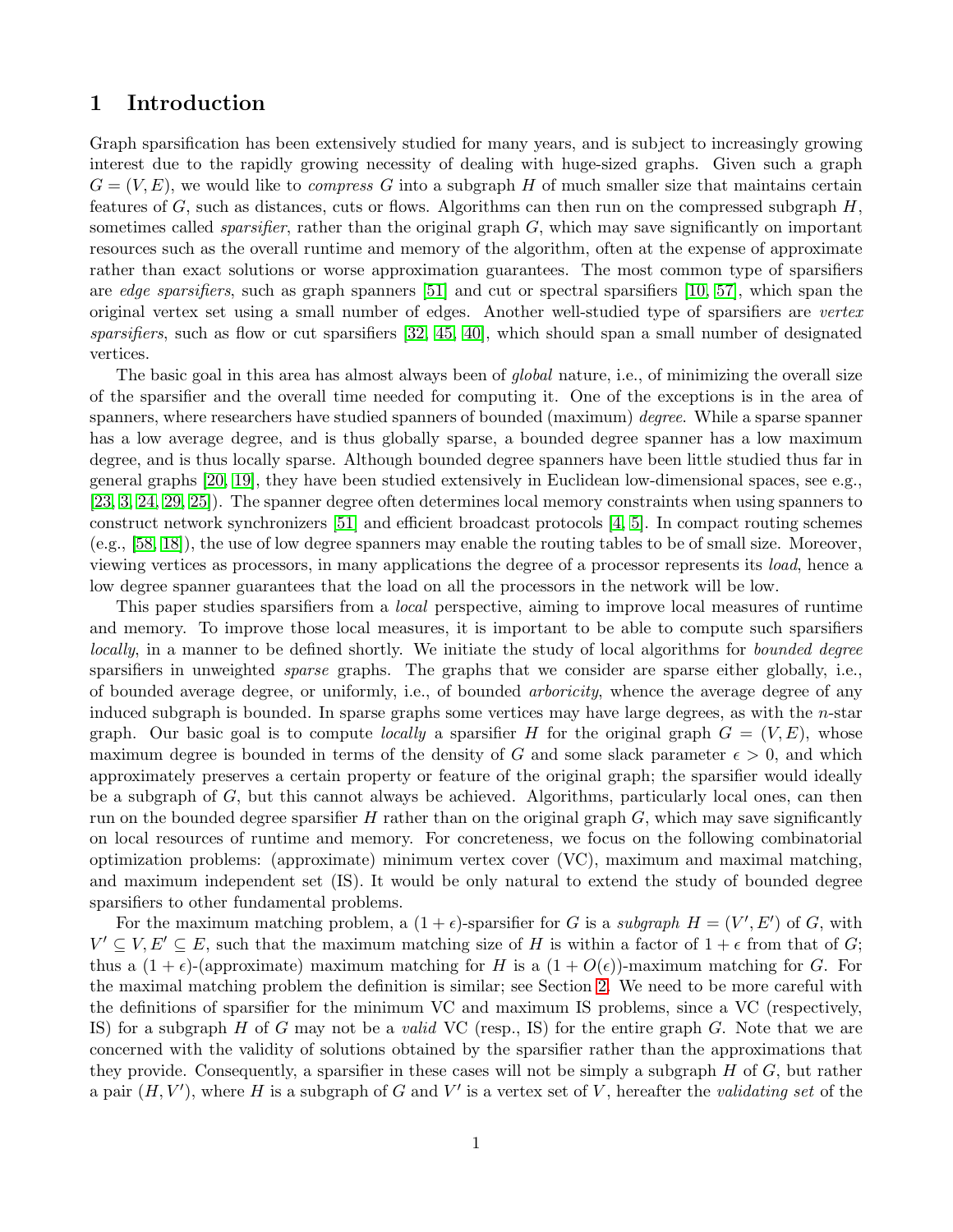sparsifier, such that for any VC (resp., IS) for  $H$ , adding (resp., removing) the validating set  $V'$  to (resp., from) it provides a valid VC (resp., IS) for  $G$ ; the role of the validating set is to translate the solution obtained by the sparsifier into a valid solution for G. We say that  $(H, V')$  is a  $(1 + \epsilon)$ -sparsifier for G if for any  $(1 + \epsilon)$ -(approximate minimum) VC (resp., (approximate maximum) IS) for H, denoted by  $C_H$ (resp.,  $I_H$ ), the set  $C_H \cup V'$  is a valid  $(1 + O(\epsilon))$ -VC (resp.,  $I_H \setminus V'$  is a  $(1 + O(\epsilon))$ -IS) for G.

Given any  $\epsilon > 0$  and any density parameter  $\alpha \geq 1$ , we devise *local* algorithms for computing:

- 1. A  $(1 + \epsilon)$ -VC sparsifier of degree  $O(\alpha/\epsilon)$ , for any graph of *arboricity* bounded by  $\alpha$ .
- 2. A  $(1 + \epsilon)$ -maximum matching sparsifier and also a  $(1 + \epsilon)$ -maximal matching sparsifier of degree  $O(\alpha/\epsilon)$ , for any graph of arboricity bounded by  $\alpha$ .
- 3. A  $(1+\epsilon)$ -IS sparsifier of degree  $O(\alpha^2/\epsilon)$ , for any graph of average degree bounded by  $\alpha$ .

Aiming at enhancing the applicability and usefulness of our sparsifiers, we adhere to a strict notion of locality: For any vertex  $v$ , we want to be able to compute the adjacent edges of  $v$  that belong to the sparsifier by *probing* only v and a small number (bounded by the degree of the sparsifier) of its neighbors, where the probing procedure is context-dependent. In standard centralized settings such a procedure will simply examine the data structures of  $v$  and those neighbors, but in the message passing models of distributed computing, for example, the procedure may trigger the exchange of messages between  $v$  and those neighbors. Also, we want to determine if a vertex  $v$  belongs to the validating set of the sparsifier by probing only v. The advantage in using such a strict notion of locality is three-fold, as summarized here and described in more detail later on:

- 1. In the rapidly growing area of *local computation algorithms* (see, e.g., [\[52,](#page-18-5) [2,](#page-16-5) [26,](#page-17-7) [27\]](#page-17-8)), a standard assumption is that the underlying graph has bounded degree. This assumption is required since a local computation algorithm would typically probe all vertices inside a small-radius ball around the queried vertex/edge. If the maximum degree is  $\Delta$  and the ball radius is r, the probe complexity is bounded by  $\Delta^{O(r)}$ , and sometimes the total runtime and space will also be bounded by  $\Delta^{O(r)}$ . Due to the local nature of our sparsification algorithms, we can restrict the probing procedure only to the sparsifier edges, which directly enables us to extend known results from bounded degree graphs to uniformly sparse graphs.
- 2. In dynamic centralized graph algorithms, following an update of a vertex/edge, the update algorithm would typically scan all neighbors of the updated vertices (and usually more than just those vertices), either to obtain up-to-date information from the data structures of those neighbors or to update that information. Since the adversary may choose to focus its attention on few high degree vertices, this could lead to algorithms with a poor update time. Using our notion of locality, we show that the attention can be restricted to only few edges of the sparsifier, which leads to improvements in the update time.
- 3. In distributed networks, we can compute the sparsifier in a single communication round. Moreover, since each vertex communicates with only few of its neighbors, the *load* on all vertices (or processors) throughout the sparsifier's computation is low. After the sparsifier has been computed, running on it distributed algorithms rather than on the original network may significantly reduce the total runtime of the algorithms and the load on the processors.

In addition to the above applications, our sparsification algorithms can be used more broadly in computational models where there are local memory constraints, such as the distributed communication model and the massively parallel computation (MPC) model, which is an abstraction of MapReduce-style frameworks (cf. [\[21,](#page-17-9) [53\]](#page-18-6)). Another relevant model is the dynamic distributed model (cf. [\[48,](#page-18-7) [17\]](#page-16-6)), where some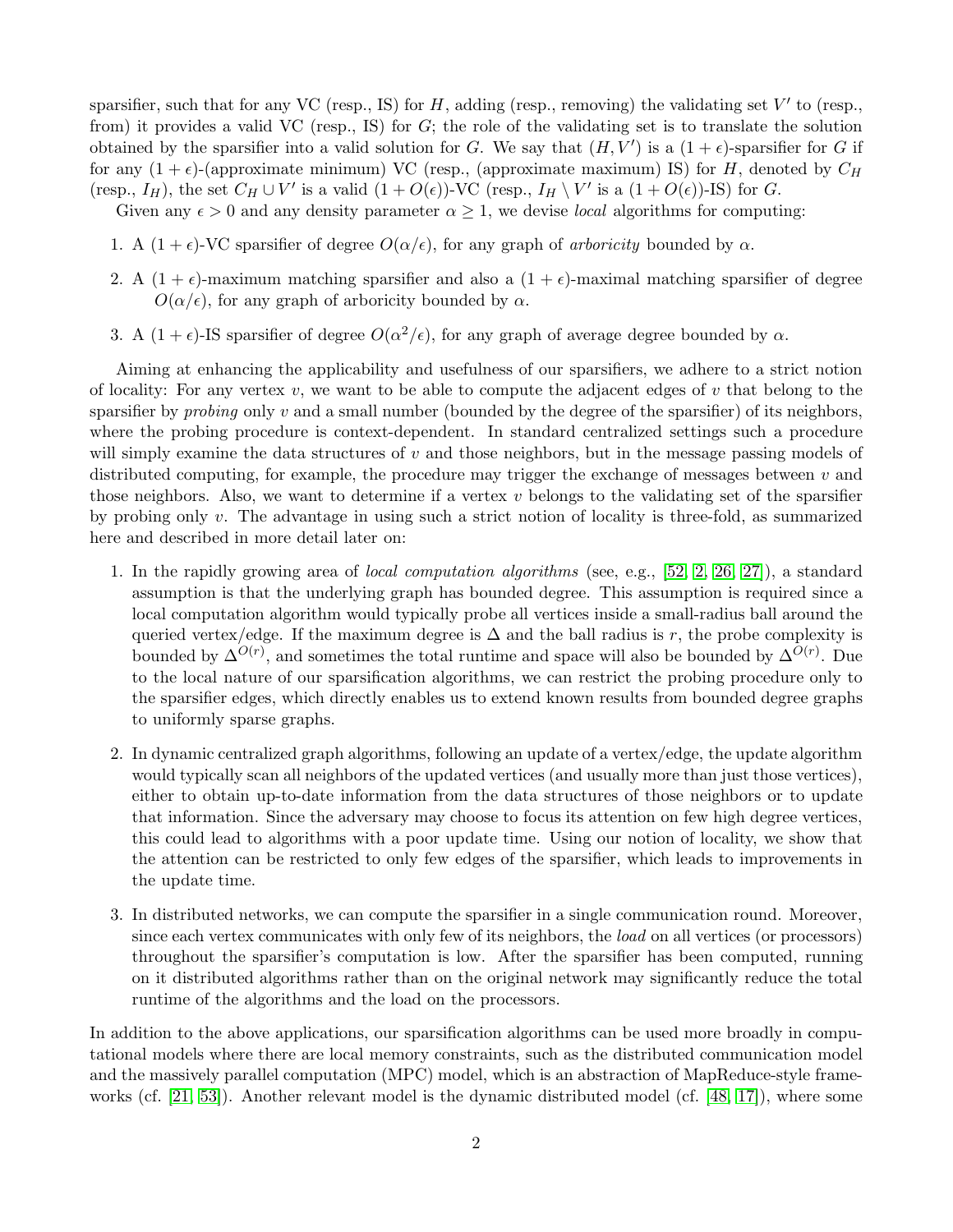graph structure (e.g., matching) is to be maintained in a dynamically changing distributed network using low local memory at processors.

## <span id="page-3-0"></span>1.1 Our sparsifiers

Perhaps the most important feature of our sparsification algorithms is their simplicity, which is partly why they can be computed under such a strict notion of locality.

For any  $\Delta \geq 1$ , let  $V_{high}^{\Delta}$  and  $V_{low}^{\Delta}$  be the sets of vertices of degree  $\geq \Delta$  and  $\lt \Delta$ , respectively. When  $\Delta$  is clear from the context, we may omit it from the superscript. For any vertex set V' in G, denote by  $G[V']$  the subgraph induced by V'. Define  $G_{high} = G[V_{high}]$  and  $G_{low} = G[V_{low}]$ .

- 1. For the minimum VC problem, we take the pair  $(G_{low}, V_{high})$  as the  $(1 + \epsilon)$ -sparsifier for G, where  $G_{low}$  is a subgraph of G and  $V_{high}$  is the validating set of the sparsifier. It is clear that the degree of  $G_{low}$  is at most  $\Delta$ , and moreover, for any VC for  $G_{low}$ , its union with  $V_{high}$  is a valid VC for G. In Section [3.2](#page-10-0) we show that for any graph of arboricity  $\alpha$ , taking  $\Delta = O(\alpha/\epsilon)$  guarantees the following: If  $VC_{low}$  is a  $(1+\epsilon)$ -VC for  $G_{low}$ , then  $VC_{low} \cup V_{high}$  is a  $(1+O(\epsilon))$ -VC for G.
- 2. For the maximum and maximal matching problems, a (subgraph)  $(1 + \epsilon)$ -sparsifier  $G_{\Delta}$  for G with degree bounded by ∆ can be obtained as follows: Mark up to ∆ arbitrary adjacent edges on every vertex v, and add to  $G_{\Delta}$  all edges that are marked by both endpoints. It is clear that the degree of  $G_{\Delta}$  is at most  $\Delta$ . (Note that if we took to  $G_{\Delta}$  edges that are marked just once, the degree of  $G_{\Delta}$  could explode.) In Section [3.1](#page-8-0) we show that for any graph of arboricity  $\alpha$ , taking  $\Delta = O(\alpha/\epsilon)$ guarantees that the subgraph  $G_{\Delta}$  is a  $(1 + \epsilon)$ -sparsifier for G.
- 3. For the maximum IS problem, we take  $G_{low}$  as the  $(1 + \epsilon)$ -sparsifier for G. (Although we may also use a validating set for the sparsifier, there is no need to do that here; thus in this case the IS sparsifier is a subgraph of G.) It is clear that the degree of  $G_{low}$  is at most  $\Delta$ , and moreover, any IS for  $G_{low}$  is a valid IS for G. In Section [3.3](#page-11-0) we show that for any graph of average degree  $\alpha$ , taking  $\Delta = O(\alpha^2/\epsilon)$  guarantees that any  $(1+\epsilon)$ -IS for  $G_{low}$  is a  $(1+O(\epsilon))$ -IS for G.

Note that our sparsifiers are obtained by essentially "ignoring" the high degree vertices, where what is meant by ignoring is context-dependent. For the minimum VC and maximum IS problems, we take all high degree vertices to the VC and take none of them to the IS, respectively, whereas for the maximum and maximal matching problems, we ignore all but at most  $\Delta$  edges adjacent on any high degree vertex. This approach of ignoring the high degree vertices can be viewed as a general paradigm, and it would be interesting to apply it to additional fundamental graph problems.

## 1.2 Local computation algorithms

The model of *local computation algorithms* was introduced by Rubinfeld et al. [\[52\]](#page-18-5), motivated by the fact that it is prohibitively expensive and sometimes infeasible for an algorithm to read and process the entire input as well as to report the entire output, when dealing with massive data sets. Local computation algorithms should answer *queries* regarding global solutions to computational problems by examining only a small part of the input. The goal is to reach a global solution by performing local (sublinear time) computations on the input, and answer only regarding the queried part of the output. If there are multiple possible solutions, the answers to all queries must be consistent with a single solution. (More technical details on this model are given in Section [2;](#page-7-0) see also [\[52\]](#page-18-5).) For the  $(1 + \epsilon)$ -maximum matching problem, each query is an edge in the graph, and the algorithm needs to answer whether the queried edge belongs to a  $(1 + \epsilon)$ -maximum matching; note that the answers to all queries must be with respect to the same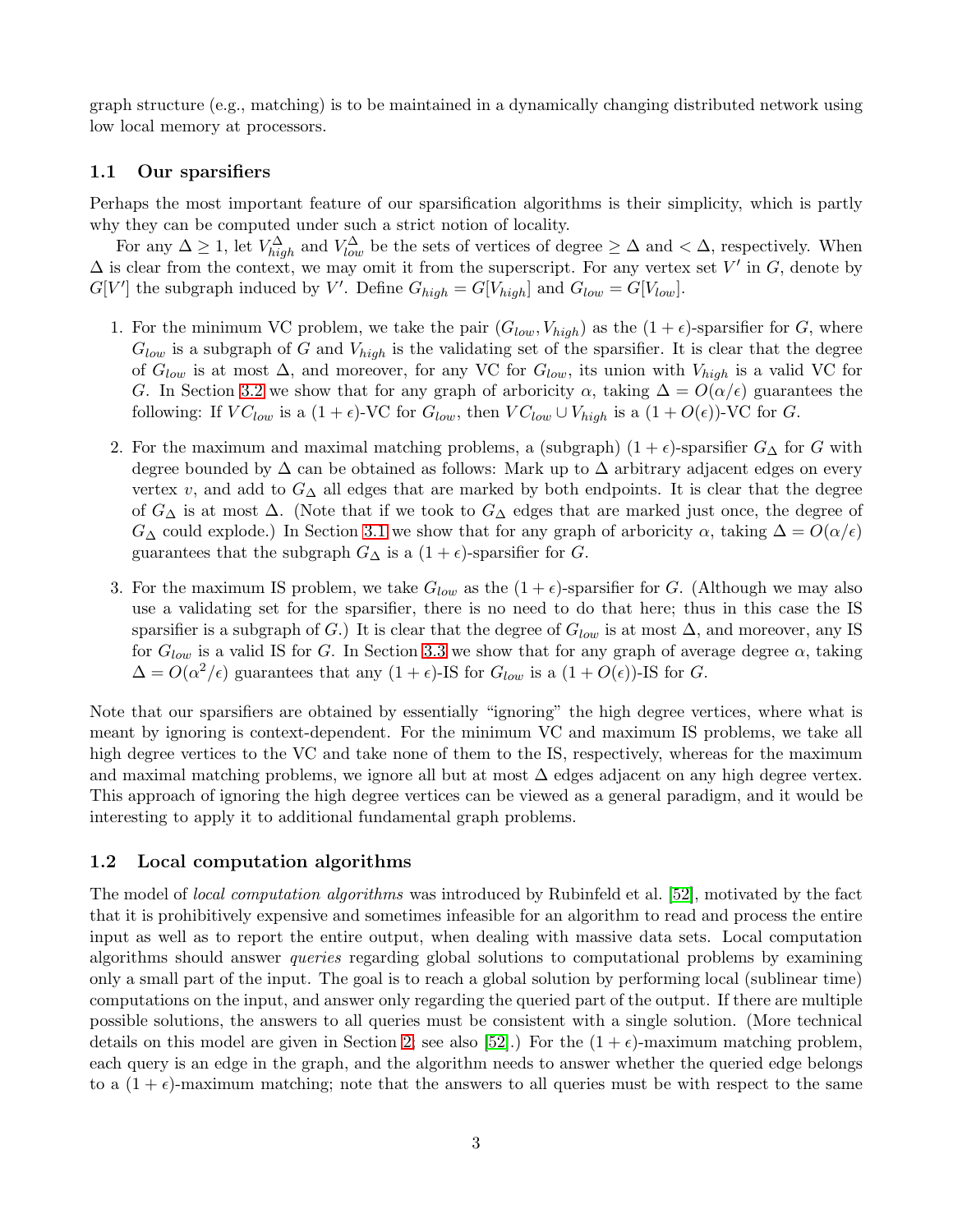matching. [\[42\]](#page-18-8) devised a randomized local computation algorithm for  $(1 + \epsilon)$ -maximum matching with time and space complexities  $\text{poly}(\log n) \cdot \exp(\Delta)$ , where  $\Delta$  is the maximum degree of the graph. This result was improved in [\[26\]](#page-17-7) to a deterministic algorithm with time complexity  $O(\log^* n) \cdot \exp(\Delta)$  and zero space complexity. [\[41\]](#page-18-9) devised a randomized algorithms with time and space complexities of poly(log n,  $\Delta$ ). [\[28\]](#page-17-10) obtained a deterministic algorithm for  $(2+\epsilon)$ -maximum matching with time complexity  $O(\log^* n) \cdot 2^{O(\Delta^2)}$ . (We ignore the dependencies on  $\epsilon$  in the results of [\[42,](#page-18-8) [26,](#page-17-7) [41,](#page-18-9) [28\]](#page-17-10); in fact, in some of these results it is assumed that  $\epsilon$  is constant.)

We can extend the results of [\[42,](#page-18-8) [26,](#page-17-7) [41,](#page-18-9) [28\]](#page-17-10) from graphs of bounded degree to graphs of bounded arboricity. Specifically, for any graph with arboricity bounded by  $\alpha$ , our matching sparsifier  $G_{\Delta}$  has a degree bounded by  $\Delta = O(\alpha/\epsilon)$ . We get this extension by exploiting the local nature of  $G_{\Delta}$ , and in particular, the fact that for any vertex v, we can compute the adjacent edges of v that belong to  $G_{\Delta}$ by probing only v and at most  $\Delta$  of its neighbors. Any  $(1 + \epsilon)$ -maximum matching computed for the sparsifier provides a  $(1+\epsilon)^2 = (1+O(\epsilon))$ -maximum matching for the original graph, thus there is only a negligible loss in the approximation guarantee. Since  $\Delta = O(\alpha/\epsilon)$ , the smaller  $\epsilon$  is, the larger the time and space complexities get. Nonetheless, as long as  $\epsilon$  is not too small, the loss here is quite negligible too. In this way reduce the problem of approximate maximum matching from graphs of arboricity bounded by  $\alpha$  to graphs of degree bounded by  $\approx \alpha$ .

In the same way we reduce the problems of approximate minimum VC and maximum IS from bounded arboricity graphs and graphs of bounded average degree, respectively, to bounded degree graphs. These reductions show that if and when local computation algorithms for these problems are developed in bounded degree graphs (there are currently no such algorithms), they will immediately give rise to new algorithms in the respective wider families. Moreover, this can be viewed as a general paradigm: By locally computing a sparsifier for a combinatorial optimization problem in some family of graphs, we reduce the problem from that family to the family of bounded degree graphs, and the loss depends on the approximation guarantee of the sparsifier and on its degree.

## 1.3 Dynamic centralized graph algorithms

The problems of dynamically maintaining approximate minimum VC and maximum matching have been intensively studied in recent years, see e.g. [\[47,](#page-18-10) [9,](#page-16-7) [46,](#page-18-11) [30,](#page-17-11) [14,](#page-16-8) [13,](#page-16-9) [15\]](#page-16-10). The holy grail is for the approximation guarantee to approach 1 and for the (amortized or worst-case) update time to be  $\mathsf{poly}(\log n)$  and ideally a constant.

A dynamic algorithm for approximate VC (respectively, matching) should maintain a data structure that answers queries of whether a vertex is in the VC (resp., an edge is matched) or not in *constant* time. Constant query time is considered a standard requirement in this line of research, and the goal is to optimize the update time of the algorithm under this requirement. Almost all related works follow another requirement, of bounding the number of *changes* to the maintained structure per step, either in the amortized or in the worst-case sense. The update time of the algorithm, which is the time it needs to update the data structure, may be significantly lower than, and is bounded by, the number of changes to the maintained structure; for a motivation of this requirement, refer to [\[16,](#page-16-11) [1\]](#page-16-12). It is easy to see that maintaining an exact minimum VC or a maximum matching requires  $\Omega(n)$  changes per update even in the amortized sense, and even for a simple path that changes dynamically in a straightforward way.

Except for general graphs, these problems have been studied mostly in bounded arboricity graphs [\[46,](#page-18-11) [39,](#page-17-12) [34,](#page-17-13) [12,](#page-16-13) [13,](#page-16-9) [50\]](#page-18-12). It was shown in [\[46\]](#page-18-11) that a maximal matching can be maintained with amortized time  $O(\log n / \log \log n)$  in constant arboricity graphs, and this bound was improved in [\[34\]](#page-17-13) to  $O(\sqrt{\log n})$ . [\[39\]](#page-17-12) achieved a worst-case update time of  $O(\log n)$ . The algorithms of [\[46,](#page-18-11) [34,](#page-17-13) [39\]](#page-17-12) extend to graphs with arboricity bounded by  $\alpha$ , with the update time depending on  $\alpha$ . A randomized algorithm for maintaining a maximal matching in *general graphs* with constant amortized update time was given in [\[54\]](#page-18-13). A maximal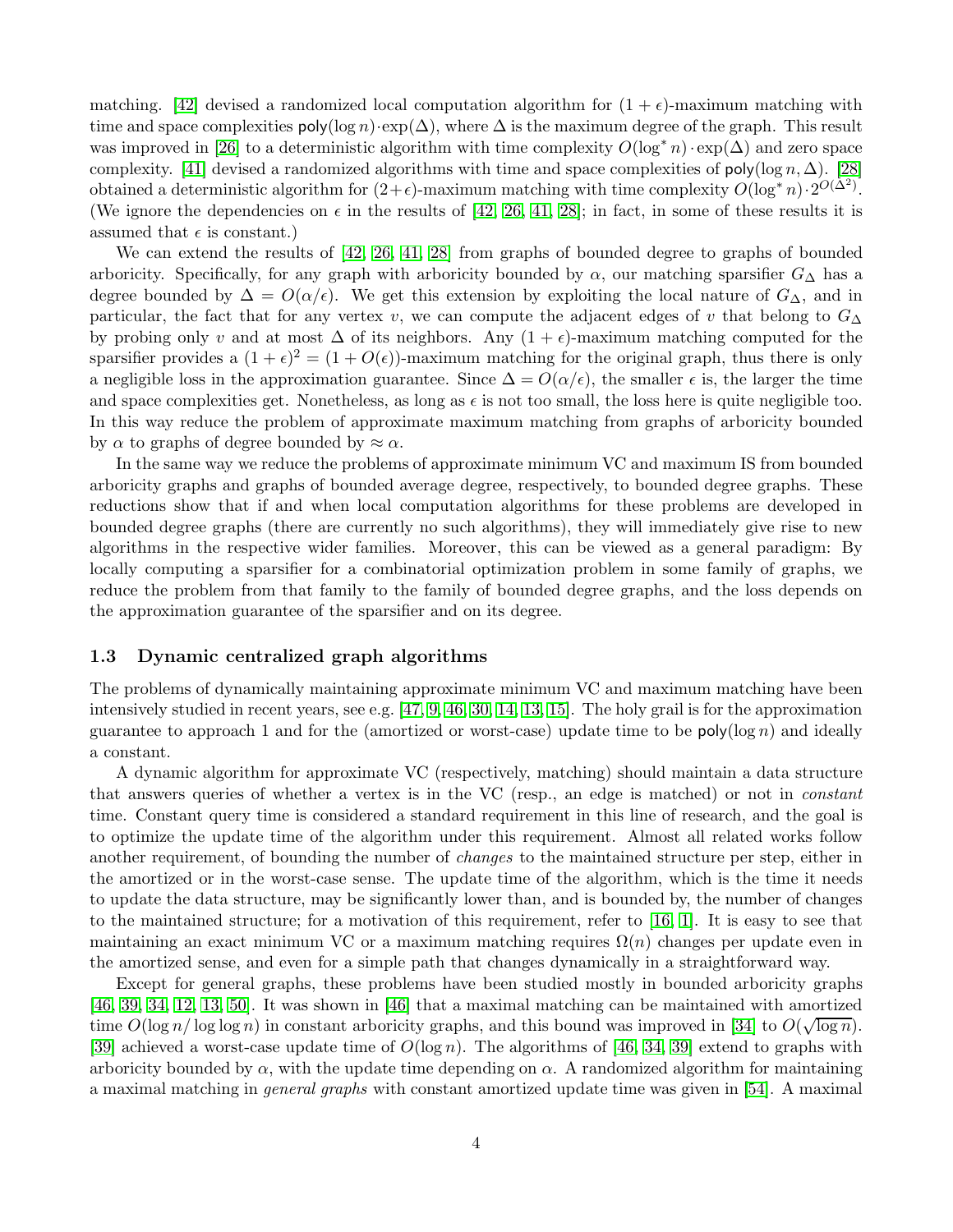matching provides a 2-approximation for both the maximum matching and the minimum VC.

What about better-than-2 approximations? Improving upon [\[12,](#page-16-13) [13\]](#page-16-9) and providing essentially the best result one can hope for in graphs of arboricity  $\alpha$ , [\[50\]](#page-18-12) showed that a  $(1 + \epsilon)$ -maximum matching can be maintained with a worst-case update time of  $O(\alpha)$ . The  $O(\alpha)$  bound in [\[50\]](#page-18-12) also bounds the number of changes to the matching, and as mentioned it is impossible to maintain an exact matching with  $o(n)$  matching changes even for a dynamic path. In addition, [\[50\]](#page-18-12) showed that a  $(2+\epsilon)$ -VC can be maintained with a worst-case update time of  $O(\alpha)$ . This improves the update time of the 2-VC algorithms of [\[46,](#page-18-11) [34,](#page-17-13) [39\]](#page-17-12) in every aspect, at the expense of increasing the approximation guarantee from 2 to  $(2+\epsilon)$ .

Note that in general graphs, a better-than-2 approximation to the minimum VC cannot be maintained efficiently under the unique games conjecture [\[38\]](#page-17-14). Although this hardness result does not apply to bounded arboricity graphs, there is currently no dynamic algorithm for maintaining a better-than-2 approximate VC with update time  $o(n)$  even in the amortized sense, and even in dynamic forests!<sup>[2](#page-5-0)</sup> In fact, the only known way to maintain a better-than-2 VC dynamically is to apply the fastest static algorithm from scratch following every update step.

The local nature of our sparsification algorithms can be used to amplify the approximation guarantee of our VC sparsifier in time roughly linear in its size. As a corollary, we provide a reduction from the dynamic to the static case, showing that if a t-VC can be computed from scratch in time  $T(n)$  in any (sub)family of graphs with arboricity bounded by  $\alpha$ , for any  $t > 1$ , then a  $(t + \epsilon)$ -VC can be maintained with a worst-case update time of  $\frac{T(n)}{O((n/\alpha) \cdot \epsilon^2)}$ . This bound of  $\frac{T(n)}{O((n/\alpha) \cdot \epsilon^2)}$  also bounds the amortized number of changes to the VC. For planar graphs this yields an algorithm for maintaining an  $(1 + \epsilon)$ -VC with a constant worst-case update time for any constant  $\epsilon > 0$ , which is essentially the best one can hope for. For graphs of arboricity bounded by  $\alpha$  we can maintain a VC of approximation guarantee  $\approx 2 - \frac{1}{\alpha}$  with a worst-case update time of  $O(\sqrt{n} \cdot \alpha^2)$ .

We can also amplify our matching and IS sparsifiers and obtain reductions from the dynamic to the static case. These reductions are not useful to obtain new time bounds for the maximum matching and IS problems. In particular, for approximate matchings, the result of [\[50\]](#page-18-12) is already the best one can hope for; nevertheless, our reduction for the maximum matching problem can be used to obtain simpler and cleaner algorithms and arguments than those of [\[50\]](#page-18-12), as discussed in Section [4.2.](#page-12-0)

### <span id="page-5-1"></span>1.4 Distributed networks

Our sparsification algorithms can be implemented within a single communication round in distributed networks, where each processor sends and receives a single  $O(1)$ -bit message along each of its adjacent edges. Moreover, if  $\Delta$  is the maximum degree of the sparsifier, each processor may send messages along just ∆ of its adjacent edges, which ensures that the *load* on all the processors will be low throughout the sparsifier's computation. After the sparsifier has been computed, we can run on it the required distributed algorithm rather than on the original network, which may significantly reduce the total runtime of the algorithm, the load on the processors, and in some settings it may also reduce the local memory usage at a processor.

Our distributed sparsification algorithms directly extend results from bounded degree graphs to bounded arboricity graphs or to graphs of bounded average degree, for all the problems studied in this paper. Since the performance of many distributed algorithm depend on the maximum degree of the

<span id="page-5-0"></span><sup>&</sup>lt;sup>2</sup>The only exception is an algorithm for maintaining a maximum matching in dynamic forests with a worst-case update time of  $O(\log n)$  [\[31\]](#page-17-15). As a result one can maintain the *size* of the minimum VC (by Konig's theorem) in logarithmic update time. On the negative side, one cannot efficiently maintain the VC itself or even a poor approximation of it using [\[31\]](#page-17-15), and more importantly, the result of [\[31\]](#page-17-15) requires a logarithmic query time, hence it does not follow the standard constant query time requirement. (We believe that [\[31\]](#page-17-15) is the only paper in this line of research that does not follow this requirement.)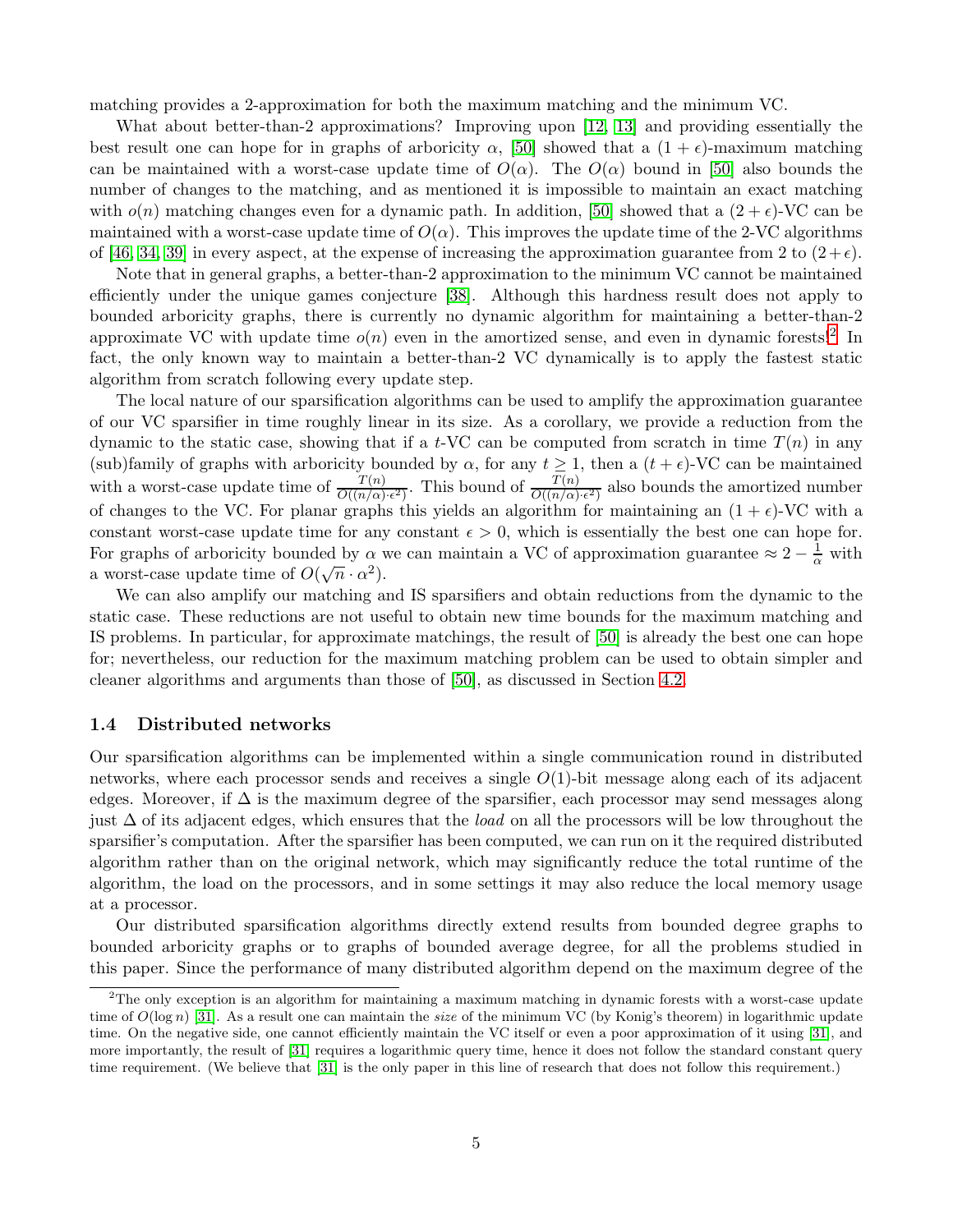underlying network and as our sparsification algorithms are extremely simple, we anticipate that they will be used and implemented in practice.

For the distributed approximate VC problem, [\[7\]](#page-16-14) showed how to compute a  $(2+\epsilon)$ -VC in  $O(\log \Delta/(\epsilon \log \log \Delta))$ rounds, where  $\Delta$  is the maximum degree in the graph. We can plug our reduction to extend the result of [\[7\]](#page-16-14) to graphs of arboricity bounded by  $\alpha$ , getting a  $(2 + \epsilon)$ -VC in  $O(\log(\alpha/\epsilon)/(\epsilon \log \log(\alpha/\epsilon)))$  rounds.

For the distributed approximate matching problem, a reduction from bounded arboricity graphs to bounded degree graphs was already given in [\[22\]](#page-17-16). Nonetheless, our reduction has several advantages over that of [\[22\]](#page-17-16) (see Section [4\)](#page-11-1), one of which is that it is much simpler, another is that our degree bound has better dependence on  $\epsilon$ . In particular, [\[27\]](#page-17-8) devised a distributed algorithm for computing a  $(1 + \epsilon)$ maximum matching in  $\Delta^{O(1/\epsilon)} + O(\epsilon^{-2}) \cdot \log^* n$  rounds. Plugging our reduction (instead of that from [\[22\]](#page-17-16)), we easily extend the result of [\[27\]](#page-17-8) to graphs of arboricity bounded by  $\alpha$  to get a  $(1 + \epsilon)$ -maximum matching in  $(\alpha/\epsilon)^{O(1/\epsilon)} + O(\epsilon^{-2}) \cdot \log^* n$  rounds.

A reduction from bounded arboricity graphs to bounded degree graphs was given in [\[8\]](#page-16-15) for the problems of maximal matching, maximal IS, vertex coloring and ruling sets. The reduction of [\[8\]](#page-16-15) is based on different ideas than ours (their algorithm is randomized, the number of rounds required by their algorithm is polylogarithmic in the maximum degree, etc), and moreover, it appears that the reduction of [\[8\]](#page-16-15) cannot be efficiently applied to the problems studied in this paper.

### 1.5 Subsequent work

This paper appeared in the proceedings of ITCS 2018 [\[55\]](#page-18-14), and it triggered further work in the area. We next survey the most relevant follow-up papers [\[56,](#page-18-15) [37,](#page-17-17) [11,](#page-16-16) [44\]](#page-18-16).

Kaplan and Solomon [\[37\]](#page-17-17) studied dynamic representations of distributed networks of bounded arboricity, and they provided the first representation of distributed networks in which the local memory usage at all vertices is bounded by the arboricity rather than the maximum degree. Among other results, they showed that the matching sparsifier presented in the current work can be maintained dynamically in a distributed network using low local memory usage; consequently, [\[37\]](#page-17-17) achieves efficient distributed algorithms for maintaining approximate matching and vertex cover in distributed networks of bounded arboricity with low amortized update time and message complexities and with low local memory usage.

Behnezhad et al. [\[11\]](#page-16-16) studied the *stochastic matching problem*, where one is given a graph G where each edge is realized independently with some constant probability  $p$ , and the goal is to find a constant degree subgraph of  $G$  whose expected realized matching size is close to that of  $G$ . This model of stochastic matching has received growing attention over the last few years due to its applications in kidney exchange and recommendation systems. [\[11\]](#page-16-16) used the matching sparsifier presented in the current work for the stochastic setting. More specifically, the analysis of the current work carries over to the stochastic setting without any change if  $p = 1$ , and [\[11\]](#page-16-16) showed that with few changes, the same analysis can be used to show that this matching sparsifier also works in the stochastic setting when  $p < 1$ .

Milenković and Solomon [\[44\]](#page-18-16) presented a matching sparsification algorithm in graphs of bounded *neighborhood independence*. The *neighborhood independence number* of a graph G, denoted by  $\beta = \beta(G)$ , is the size of the largest independent set in the neighborhood of any vertex. Graphs with bounded neighborhood independence, even for constant  $\beta$ , form a wide family of possibly dense graphs, including line graphs, unit-disk graphs and graphs of bounded growth. The matching sparsifier of [\[44\]](#page-18-16) is reminiscent of the matching sparsifier given in this work, with one key difference: it crucially relies on randomization. Set  $\Delta = O(\frac{\beta}{\epsilon})$  $\frac{\beta}{\epsilon}$  log  $\frac{1}{\epsilon}$ ) and let  $G_{\Delta}$  be a random subgraph of G that includes, for each vertex  $v \in G$ ,  $\Delta$  random edges incident on it; [\[44\]](#page-18-16) showed that, with high probability,  $G_{\Delta}$  is a (1+ $\epsilon$ )-maximum matching sparsifier for G. Although the maximum degree of  $G_{\Delta}$  can be significantly larger than  $\Delta$ , it is easy to see that the arboricity of  $G_{\Delta}$  is at most 2 $\Delta$ . Thus, one can apply the bounded degree  $(1 + \epsilon)$ -maximum matching sparsifier of the current work on top of it to achieve a  $((1 + \epsilon)^2)$ -maximum matching sparsification for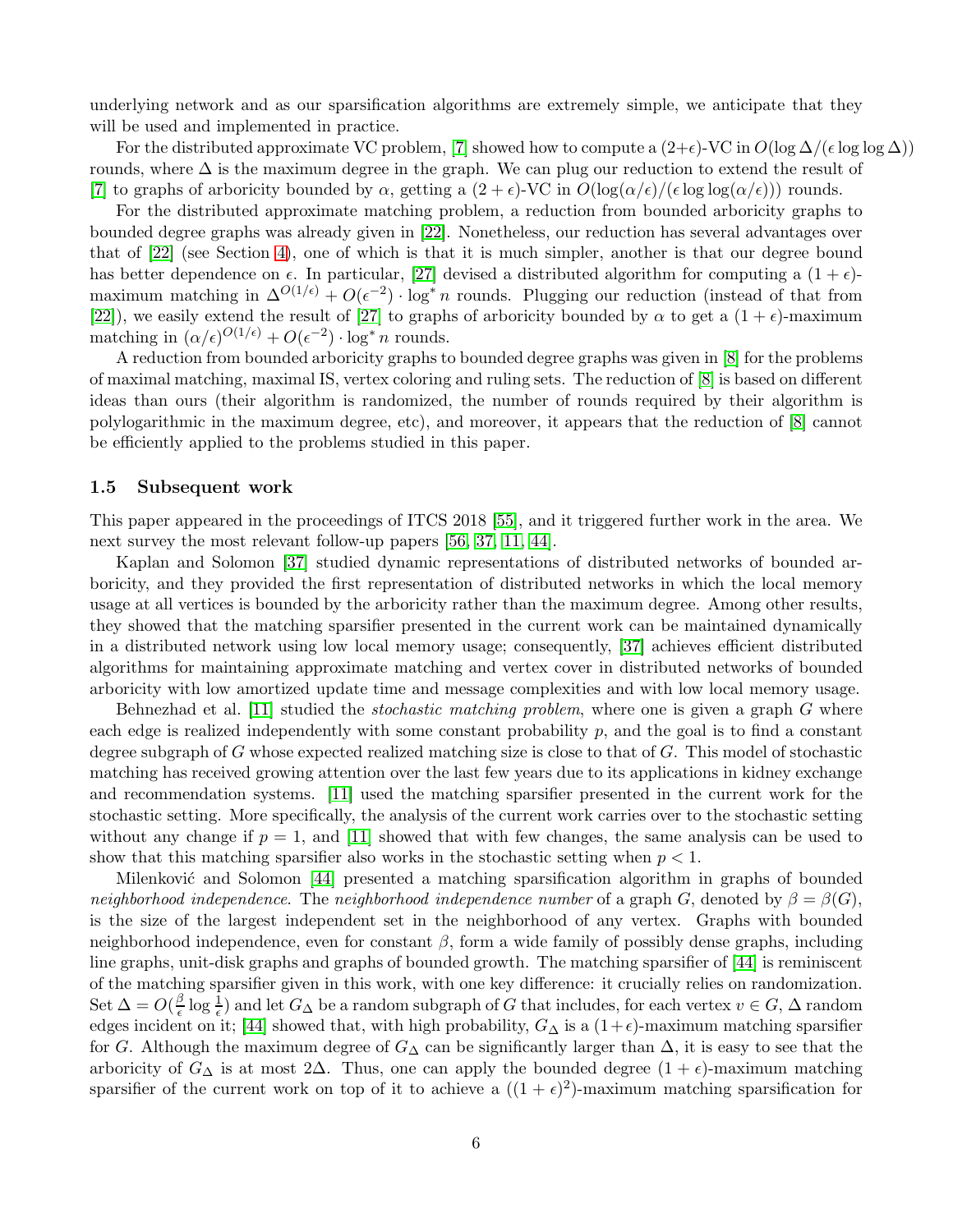the original graph G. This two-step sparsification approach, which can be implemented in two rounds of communication, was employed by [\[44\]](#page-18-16) to achieve a fast distributed algorithm for computing a  $(1 + \epsilon)$ maximum matching in bounded neighborhood independence graphs.

The update time bounds of all our dynamic algorithms hold in the worst-case. However, the number of *changes* per update step to the maintained structure (also known as the *recourse bound*) may be as large as  $\Omega(n)$  in the worst-case. This is a rather common drawback of dynamic graph algorithms, where, for certain problems, the best worst-case recourse bounds are much larger than the corresponding update times. In particular, this was the case for matchings, but the issue for matchings was remedied via a general black-box reduction by Solomon and Solomon [\[56\]](#page-18-15), which shows that any dynamic algorithm for maintaining a  $\gamma$ -maximum matching with update time T, for any  $\gamma \geq 1$ , T and  $\epsilon > 0$ , can be transformed into an algorithm for maintaining a  $(\gamma(1+\epsilon))$ -maximum matching with update time  $T + O(1/\epsilon)$  and a worst-case recourse bound of  $O(1/\epsilon)$ .

## 1.6 Organization

The definitions and notation used throughout are given in Section [2.](#page-7-0) Our matching, VC and IS sparsifiers are presented in Sections [3.1,](#page-8-0) [3.2](#page-10-0) and [3.3,](#page-11-0) respectively. Finally, in Section [4](#page-11-1) we provide some applications of our sparsifiers.

## <span id="page-7-0"></span>2 Preliminaries

Consider an unweighted graph  $G = (V, E)$ . A matching M for G is said to be *almost-maximal* w.r.t. some parameter  $\eta > 0$ , or  $\eta$ -maximal, if at most  $\eta \cdot |M|$  edges can be added to it while keeping it a valid matching for G. A  $(1 + \epsilon)$ -maximal matching sparsifier for G is a subgraph H of G, such that any  $\eta$ -maximal matching for H is an  $(\epsilon + O(\eta))$ -maximal matching for G; in particular, a maximal matching for H is  $\epsilon$ -maximal for G, and a  $\epsilon$ -maximal matching for H is  $O(\epsilon)$ -maximal for G.

For a vertex v in G, let  $\Gamma_G(v)$  denote the set of neighbors (or *neighborhood*) of v in G. For any vertex set  $V' \subseteq V$  in G, denote by  $G[V']$  the subgraph induced by  $V'$ .

A graph  $G = (V, E)$  has *arboricity*  $\alpha$  if  $\alpha = \max_{U \subseteq V} \left[ \frac{E(U)}{|U| - 1} \right]$  $|U|-1$ , where  $E(U) = \{(u, v) \in E \mid u, v \in U\}.$ Alternatively, the arboricity of a graph is the minimum number of edge-disjoint forests into which it can be partitioned. The family of bounded arboricity graphs contains planar and bounded genus graphs, bounded tree-width graphs, and in general all graphs excluding fixed minors.

As mentioned in Section [1.1,](#page-3-0) for any  $\Delta \geq 1$ , we write  $V_{high}^{\Delta}$  and  $V_{low}^{\Delta}$  to denote the sets of vertices of degree  $\geq \Delta$  and  $\lt \Delta$ , respectively, omitting  $\Delta$  from the superscript when it is clear from the context. Define  $G_{high} = G[V_{high}]$  and  $G_{low} = G[V_{low}]$ .

## 3 Our Sparsifiers

<span id="page-7-1"></span>Note that a graph with arboricity  $\alpha$  has an average degree at most  $2\alpha$ . Throughout we use  $\alpha$  as an arboricity parameter and  $\beta$  as an average degree parameter. The next observation will be useful.

**Observation 3.1** *Let*  $G = (V_1 \cup V_2, E)$  *be a graph with average degree bounded by*  $\beta$ *, and suppose that each vertex of*  $V_1$  *has degree at least*  $(c+1)\beta$ *, for any c. Then*  $|V_1| \leq |V_2|/c$ *.* 

**Proof:** Observe that  $2|E| \leq \beta(|V_1| + |V_2|)$ . Since every vertex in U has degree at least  $(c+1)\beta$ , we have  $2|E| \geq |V_1| \cdot (c+1)\beta$ , hence  $|V_1| \cdot (c+1)\beta \leq \beta(|V_1| + |V_2|)$ , and so  $|V_1| \leq |V_2|/c$ .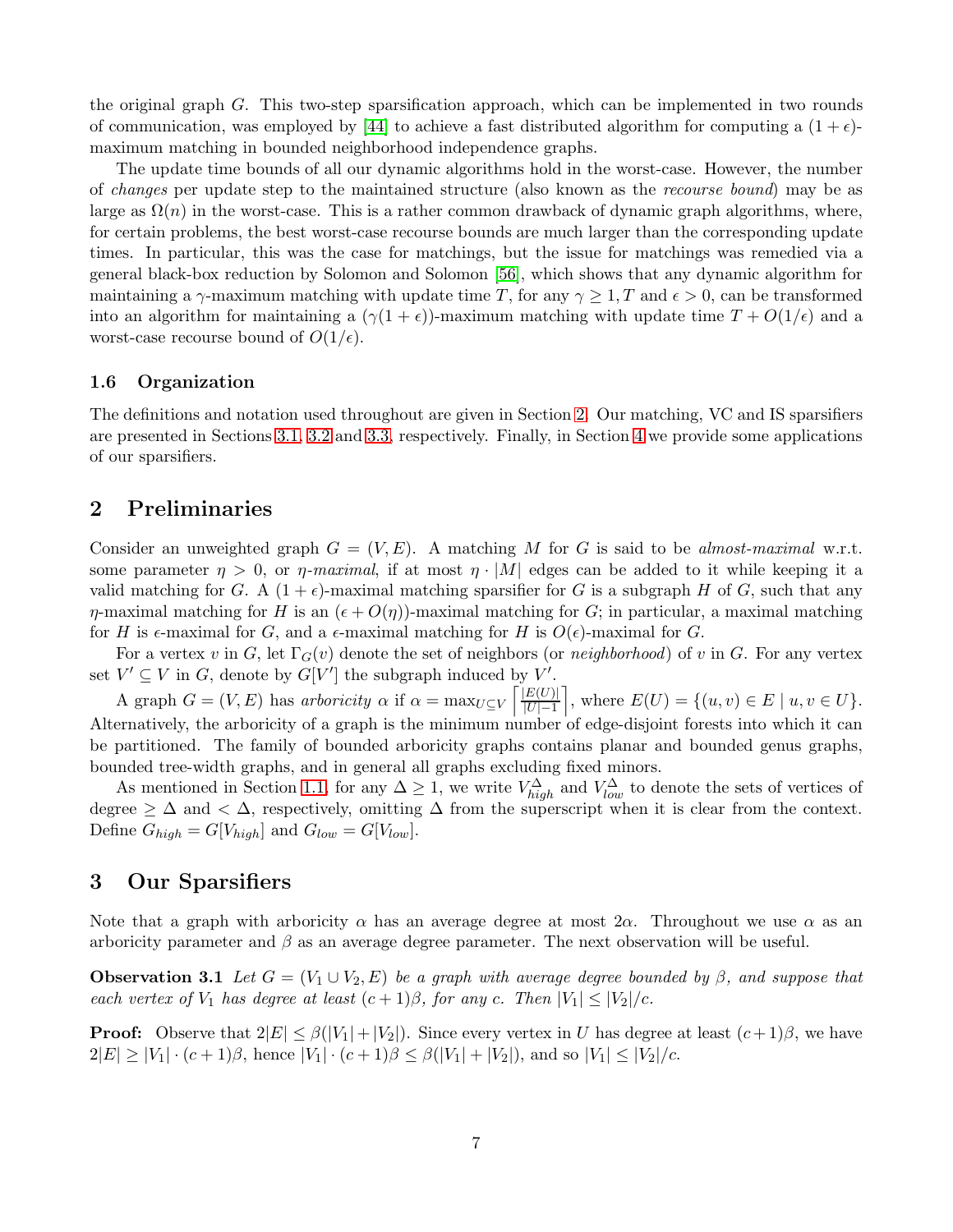#### <span id="page-8-0"></span>3.1 The matching sparsifier

Let G be a graph of arboricity bounded by  $\alpha$ , set  $\Delta = 5(5/\epsilon + 1)2\alpha$ , and define the sets  $V_{high}$ ,  $V_{low}$  and the subgraphs  $G_{low}, G_{high}$  accordingly. We assume that  $\epsilon \leq 1$ ; the argument works also for larger  $\epsilon$ , by increasing  $\Delta$  appropriately. (We did not try to optimize the constants in the definition of  $\Delta$ .)

Recall our definition of the matching sparsifier  $G_{\Delta}$ : Mark up to  $\Delta$  arbitrary adjacent edges on every vertex v, and add to  $G_{\Delta}$  all edges that are marked by both endpoints. It is clear that the degree of  $G_{\Delta}$ is at most  $\Delta$ . To prove that  $G_{\Delta}$  is a matching sparsifier, we use Hall's marriage theorem.

Theorem 3.2 (Hall's marriage theorem [\[33\]](#page-17-18)) *Let* G *be a bipartite graph with sides* X *and* Y *. There is a matching that entirely covers* X *if and only if for every subset* W of X,  $|W| \leq |\Gamma_G(W)|$ , where  $\Gamma_G(W) = \bigcup_{v \in W} \Gamma_G(v)$  *is the* neighborhood *of* W.

The following theorem shows that  $G_{\Delta}$  is a  $(1 + \epsilon)$ -maximum matching sparsifier.

**Theorem 3.3** Let G be a graph of arboricity bounded by  $\alpha$  and define  $G_{\Delta}$  as above, for  $\Delta = 5(5/\epsilon + 1)$ 1)2 $\alpha, \epsilon \leq 1$ . Also, denote by  $\mathcal{M}^*$  and  $\mathcal{M}^*_{\Delta}$  the maximum matchings for G and  $G_{\Delta}$ , respectively. Then  $|\mathcal{M}^*| \leq (1+\epsilon) \cdot |\mathcal{M}^*_{\Delta}|$ . (In particular, any t-matching for  $G_{\Delta}$  is a  $t(1+\epsilon)$ -matching for  $G$ .)

**Proof:** We shall construct a matching  $M_{\Delta}$  for  $G_{\Delta}$  satisfying  $|M^*| \leq (1 + \epsilon) \cdot |M_{\Delta}|$ .

Let  $\mathcal{M}_1^*$  be the subset of  $\mathcal{M}^*$  of all edges that belong to  $G_{\Delta}$ , and initialize  $\mathcal{M}_{\Delta}$  to  $\mathcal{M}_1^*$ . Define  $\mathcal{M}_2^* = \mathcal{M}^* \setminus \mathcal{M}_1^*$  as the complementary subset of  $\mathcal{M}^*$ . We next show that sufficiently many additional edges of  $G_{\Delta}$  can be added to  $\mathcal{M}_{\Delta}$  while keeping it a valid matching.

Note that any edge with two endpoints in  $V_{low}$  must belong to  $G_{\Delta}$ . Since the edges of  $\mathcal{M}_2^*$  do not belong to  $G_{\Delta}$  by definition, any edge of  $\mathcal{M}_{2}^{*}$  is adjacent on at least one vertex of  $V_{high}$ .

Let  $V^{in} = V^{in}_{high}$  be the subset of  $V_{high}$  of all vertices with at least 2∆/5 neighbors in  $V_{high}$ , and let  $V^{out} = V_{high}^{out} = V_{high} \setminus V^{in}$  be the complementary subset of  $V_{high}$ . Observe that  $G_{high}$  has arboricity at most  $\alpha$ , and thus average degree at most  $2\alpha$ . Moreover, every vertex in  $V^{in}$  has degree at least  $2\Delta/5 = 2(5/\epsilon + 1)2\alpha \ge (10/\epsilon + 1)2\alpha$  in  $G_{high}$ . Observation [3.1](#page-7-1) thus yields

<span id="page-8-5"></span><span id="page-8-4"></span><span id="page-8-3"></span><span id="page-8-2"></span>
$$
|V^{in}| \le \epsilon/10 \cdot |V^{out}|. \tag{1}
$$

<span id="page-8-1"></span>**Observation 3.4** *Each vertex in*  $V^{out}$  *has more than*  $3\Delta/5$  *neighbors in*  $V_{low}$  *within*  $G_{\Delta}$ *.* 

**Proof:** First, note that any vertex in  $V_{low}$  marks all its  $\lt \Delta$  adjacent edges. Since each vertex in  $V^{out}$ has  $\langle 2\Delta/5$  neighbors in  $V_{high}$  but a degree of  $\geq \Delta$ , the remaining  $> 3\Delta/5$  neighbors must be in  $V_{low}$ . Each vertex of  $V^{out}$  marks  $\Delta$  edges, and any of the  $> 3\Delta/5$  edges adjacent to a vertex of  $V_{low}$  is also marked by that endpoint in  $V_{low}$ , and is thus added to  $G_{\Delta}$ .

For a vertex v, we will refer to its neighbors within  $G_{\Delta}$  as its  $G_{\Delta}$ -neighbors. Let  $U = U^{out}$  be the set of vertices in  $V^{out}$  that are free w.r.t.  $\mathcal{M}_{1}^{*}$ . By Observation [3.4,](#page-8-1) each vertex of U has more than  $3\Delta/5$  $G_{\Delta}$ -neighbors in  $V_{low}$ . Denote by  $\Gamma = \Gamma(U)$  the set of all  $G_{\Delta}$ -neighbors of vertices from U in  $V_{low}$ . We next partition Γ into two sets, the sets Γ<sub>matched</sub> and Γ<sub>free</sub> of vertices that are matched and free w.r.t.  $\mathcal{M}_1^*$ , respectively. A vertex  $u \in U$  is called *risky* if at least 2∆/5 of its  $G_{\Delta}$ -neighbors in  $\Gamma$  are in  $\Gamma_{matched}$ , otherwise it is *safe*, and then more than  $\Delta/5$  of its  $G_{\Delta}$ -neighbors are in  $\Gamma_{free}$ . Let  $U_{risky}$  and  $U_{safe}$  be the sets of all risky and safe vertices of U, respectively.

Claim 3.5  $|U_{risky}| \leq \epsilon/5 \cdot |\mathcal{M}_1^*|$ .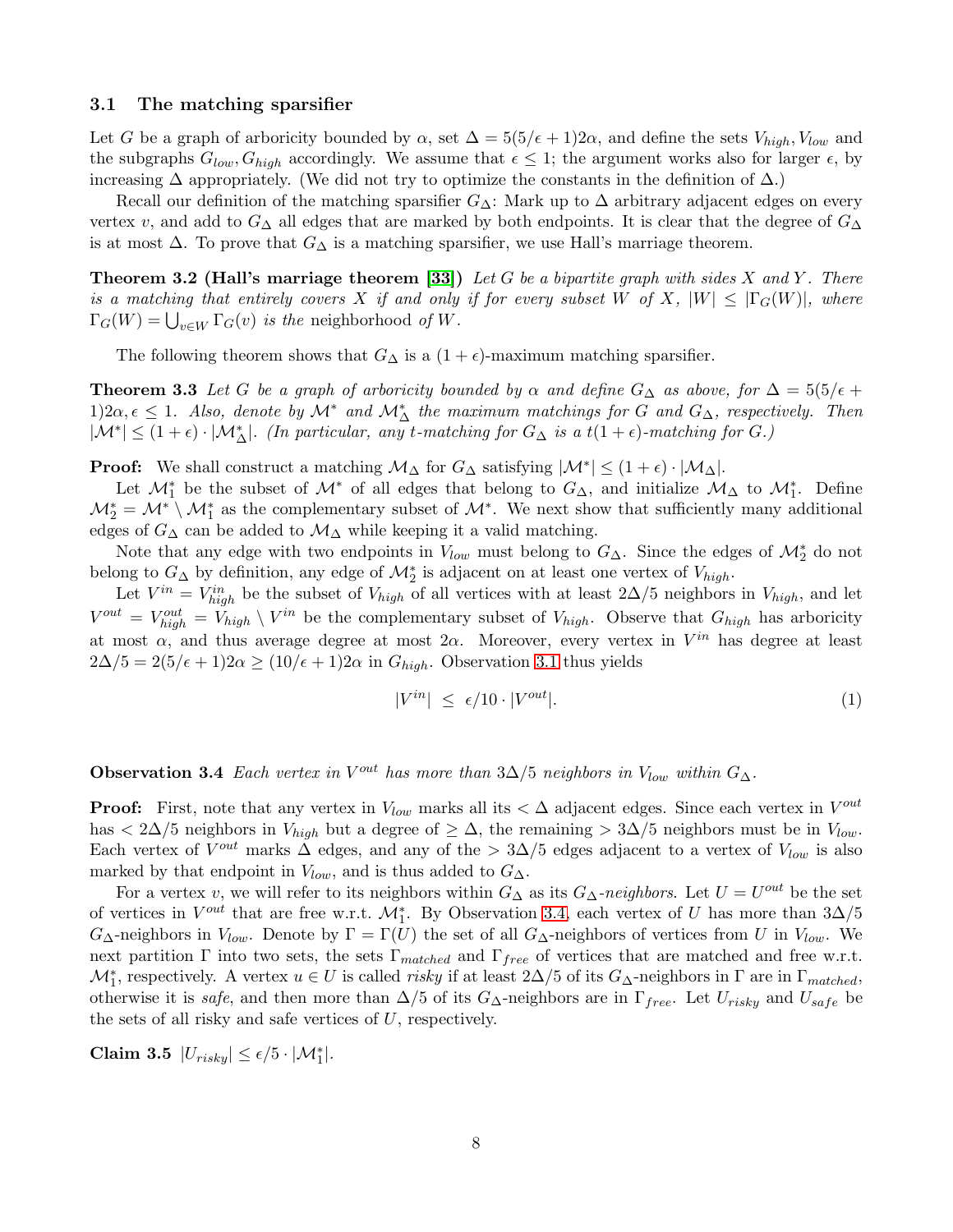**Proof:** For each vertex  $u \in U_{risky}$ , let  $\Gamma_{matched}(u)$  be the set of its at least  $2\Delta/5$   $G_{\Delta}$ -neighbors in  $\Gamma_{matched}$ . Let  $\Gamma_{risky} = \bigcup_{u \in U_{risky}} \Gamma_{matched}(u)$  denote the union of the sets  $\Gamma_{matched}(u)$  over all vertices  $u \in U_{risky}$ . Since all vertices in  $\Gamma_{risky}$  are matched w.r.t. the matching  $\mathcal{M}_1^*$ ,  $|\Gamma_{risky}| \leq 2|\mathcal{M}_1^*|$ . Observe that the subgraph  $G_{risky}$  of  $G_{\Delta}$  induced by  $U_{risky} \cup \Gamma_{risky}$  has arboricity at most  $\alpha$ , and thus average degree at most 2 $\alpha$ . Moreover, each vertex in  $U_{risky}$  has at least 2 $\Delta/5$  neighbors in  $\Gamma_{risky}$ , and thus its degree in  $G_{risky}$  is at least  $2\Delta/5 = 2(5/\epsilon + 1)2\alpha \ge (10/\epsilon + 1)2\alpha$ . Observation [3.1](#page-7-1) thus yields  $|U_{risky}| \leq \epsilon/10 \cdot |\Gamma_{risky}| \leq \epsilon/5 \cdot |\mathcal{M}_1^*|$ . Note that any edge in  $G_{\Delta}$  between a vertex in  $U_{safe}$  and a vertex in  $\Gamma_{free}$  is vertex-disjoint to all edges of  $\mathcal{M}_1^*$ . Consequently, the following claim implies that at least  $|U_{safe}|$  edges of  $G_{\Delta}$  can be added to the matching  $\mathcal{M}_{\Delta}$  while preserving its validity.

Claim 3.6 *There exists a matching*  $M_{safe}$  *in*  $G_{\Delta}$  *that entirely covers*  $U_{safe}$  *by edges between*  $U_{safe}$  *and*  $\Gamma_{free}$ *. In particular,*  $|\mathcal{M}_{safe}| = |U_{safe}|$ *.* 

**Proof:** For each vertex  $u \in U_{safe}$ , let  $\Gamma_{free}(u)$  be the set of its at least  $\Delta/5$   $G_{\Delta}$ -neighbors in  $\Gamma_{free}$ . Let  $\Gamma_{safe} = \bigcup_{u \in U_{safe}} \Gamma_{free}(u)$  denote the union of the sets  $\Gamma_{free}(u)$  over all vertices  $u \in U_{safe}$ . Consider the induced bipartite subgraph  $G_{safe}$  of  $G_{\Delta}$  with sides  $U_{safe}$  and  $\Gamma_{safe}$ . We argue that for any subset  $W \subseteq U_{safe}$ , its neighborhood in  $G_{safe}$ , namely,

<span id="page-9-0"></span>
$$
\Gamma_{G_{safe}}(W) = \bigcup_{v \in W} \Gamma_{G_{safe}}(v) = \bigcup_{v \in W} \Gamma_{free}(v),
$$

is of larger size. Obsserve that the subgraph  $G_{safe}^W$  of  $G_{safe}$  induced by the vertex set  $W \cup \Gamma_{G_{safe}}(W)$ has arboricity at most  $\alpha$ , and thus average degree at most  $2\alpha$ . Moreover, each vertex of W has at least  $\Delta/5$  neighbors in  $\Gamma_{G_{safe}}(W)$ , i.e., its degree in  $G_{safe}^W$  is at least  $\Delta/5 = (5/\epsilon + 1)2\alpha$ . Observation [3.1](#page-7-1) thus yields  $|W| \leq \epsilon/5 \cdot |\Gamma_{G_{safe}}(W)| < |\Gamma_{G_{safe}}(W)|$ . By Hall's marriage theorem (Theorem [3.2\)](#page-8-2), there exists a matching  $\mathcal{M}_{safe}$  in  $G_{safe}$  that entirely covers  $U_{safe}$ . Claim [3.6](#page-9-0) follows. We add all edges in the matching  $\mathcal{M}_{safe}$  guaranteed by Claim [3.6](#page-9-0) to  $\mathcal{M}_{\Delta}$ , so that  $\mathcal{M}_{\Delta} = \mathcal{M}_1^* \cup \mathcal{M}_{safe}$ . Since  $\mathcal{M}^*$  is a maximum matching for G that is a disjoint union of  $\mathcal{M}_1^*$  and  $\mathcal{M}_2^*$  and as  $\mathcal{M}_\Delta$  is a disjoint union of  $\mathcal{M}_1^*$ and  $M_{safe}$ , it follows that  $|\mathcal{M}_2^*| \geq |\mathcal{M}_{safe}|$ . Although the vertices of  $V^{in}$  may be matched w.r.t.  $\mathcal{M}_2^*$ , we have  $|V^{in}| \leq \epsilon/10 \cdot |V^{out}|$  by Equation [\(1\)](#page-8-3). By definition, all vertices of  $V^{out} \setminus U$  are matched w.r.t.  $\mathcal{M}_1^*$ , thus  $|V^{out} \setminus U| \leq 2|\mathcal{M}_1^*||$ . Hence  $|V^{out}| \leq 2|\mathcal{M}_1^*| + |U|$ , and so

<span id="page-9-1"></span>
$$
|V^{in}| \leq \epsilon/10 \cdot |V^{out}| \leq \epsilon/10 \cdot (2|\mathcal{M}_1^*| + |U_{risky}| + |U_{safe}|). \tag{2}
$$

Since any edge of  $\mathcal{M}_2^*$  is adjacent on at least one vertex of  $V_{high}$  and as all vertices of  $V^{out} \setminus U$  are matched w.r.t.  $\mathcal{M}_{1}^{*}$ ,  $|\mathcal{M}_{2}^{*}| \leq |V^{in}| + |U_{risky}| + |U_{safe}|$ . Combined with Equation [\(2\)](#page-9-1) and Claim [3.5,](#page-8-4)

$$
|\mathcal{M}_{2}^{*}| \leq |V^{in}| + |U_{risky}| + |U_{safe}| \leq \epsilon/10 \cdot (2|\mathcal{M}_{1}^{*}| + |U_{risky}| + |U_{safe}|) + |U_{risky}| + |U_{safe}|
$$
  
\n
$$
\leq \epsilon/10 \cdot (2|\mathcal{M}_{1}^{*}| + \epsilon/5 \cdot |\mathcal{M}_{1}^{*}| + |M_{2}^{*}|) + \epsilon/5 \cdot |\mathcal{M}_{1}^{*}| + |M_{safe}|
$$
  
\n
$$
= (\epsilon/5 + \epsilon^{2}/50 + \epsilon/5) \cdot |\mathcal{M}_{1}^{*}| + \epsilon/10 \cdot |M_{2}^{*}| + |M_{safe}| \leq \epsilon/2 \cdot |M_{1}^{*}| + \epsilon/10 \cdot |M_{2}^{*}| + |M_{safe}|,
$$

yielding

$$
|\mathcal{M}_{\Delta}| = |\mathcal{M}_{1}^{*}| + |\mathcal{M}_{safe}| \geq |\mathcal{M}_{1}^{*}| + |\mathcal{M}_{2}^{*}| - \epsilon/2 \cdot |\mathcal{M}_{1}^{*}| - \epsilon/10 \cdot |\mathcal{M}_{2}^{*}|
$$
  
\n
$$
\geq (1 - \epsilon/2) \cdot (|\mathcal{M}_{1}^{*}| + |\mathcal{M}_{2}^{*}|) = (1 - \epsilon/2) \cdot |\mathcal{M}^{*}|.
$$

To complete the proof of Lemma [3.3,](#page-8-5) observe that

<span id="page-9-2"></span>
$$
|\mathcal{M}^*| \leq \frac{1}{1-\epsilon/2} \cdot |\mathcal{M}_{\Delta}| \leq (1+\epsilon) \cdot |\mathcal{M}_{\Delta}| \leq (1+\epsilon) \cdot |\mathcal{M}_{\Delta}^*|.
$$

The following theorem shows that  $G_{\Delta}$  is a  $(1 + \epsilon)$ -maximal matching sparsifier.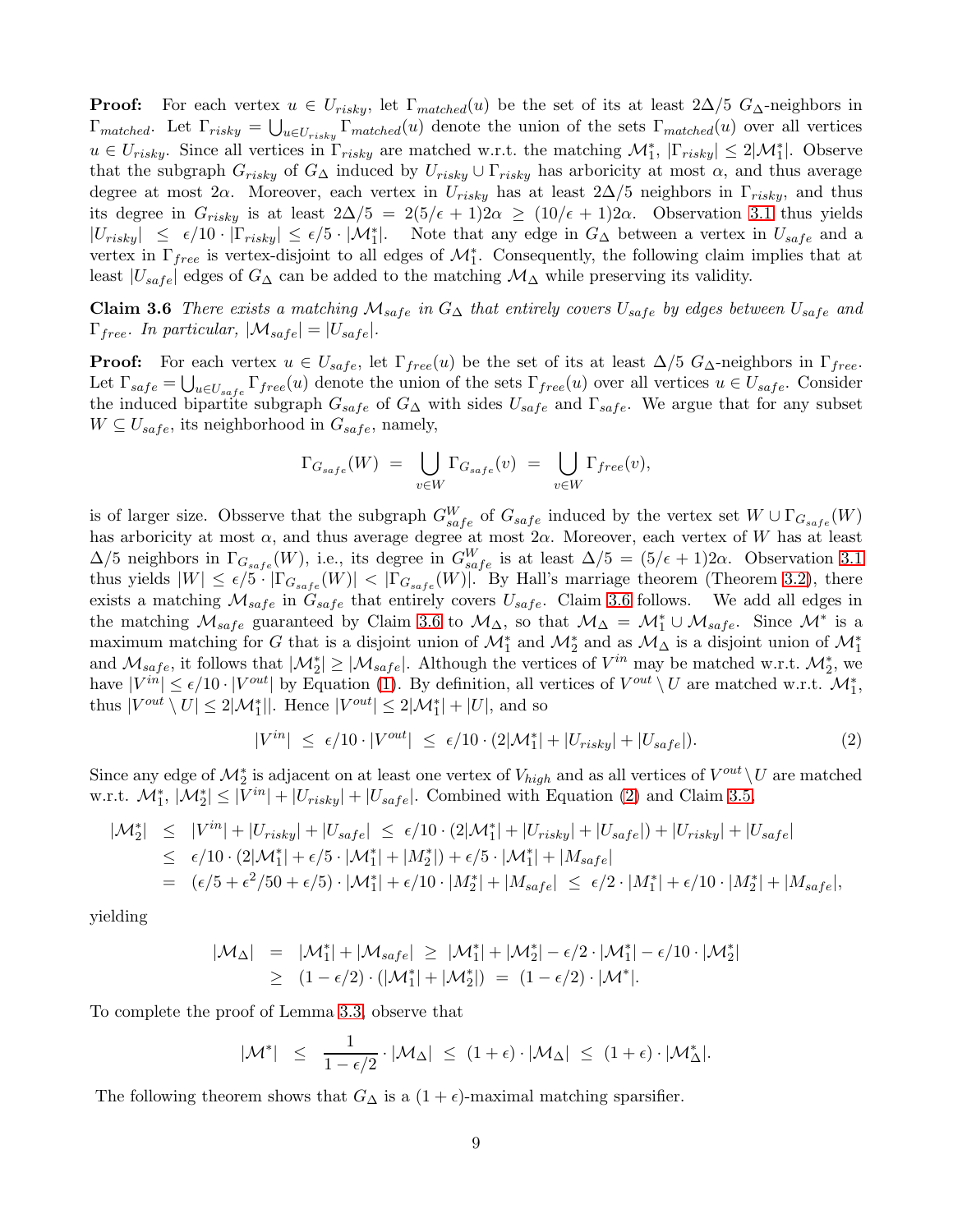**Theorem 3.7** Let G be a graph of arboricity bounded by  $\alpha$  and  $G_{\Delta}$  defined as above, for  $\Delta = 5(5/\epsilon + 1)$ 1)2 $\alpha$ ,  $\epsilon \leq 1$ *. Any*  $\eta$ -maximal matching for  $G_{\Delta}$  is an  $(\epsilon + 3\eta)$ -maximal matching for G, for any  $\eta > 0$ *.* 

**Proof:** The proof of this theorem is similar to that of Theorem [3.3,](#page-8-5) thus we aim for conciseness.

Consider an arbitrary  $\eta$ -maximal matching  $\mathcal{M}_{\Delta} = \mathcal{M}_{\Delta}^{\eta}$  for  $G_{\Delta}$ , and let  $\mathcal{M}'_{\Delta}$  be any matching for G obtained by adding edges to  $\mathcal{M}_{\Delta}$ . We will show that  $|\mathcal{M}'_{\Delta} \setminus \mathcal{M}_{\Delta}| \leq (\epsilon + 2\eta) \cdot |\mathcal{M}_{\Delta}|$ .

Since  $\mathcal{M}_{\Delta}$  is  $\eta$ -maximal w.r.t.  $G_{\Delta}$ , at most  $\eta \cdot |\mathcal{M}_{\Delta}|$  edges of  $\mathcal{M}'_{\Delta} \setminus \mathcal{M}_{\Delta}$  may belong to  $G_{\Delta}$ ; in what follows we refer to those edges as *special edges* and to the remaining edges of  $\mathcal{M}'_{\Delta} \setminus \mathcal{M}_{\Delta}$  as ordinary edges. Denote the set of ordinary edges in  $\mathcal{M}'_{\Delta} \setminus \mathcal{M}_{\Delta}$  by O. Since any edge with two endpoints in  $V_{low}$ belongs to  $G_{\Delta}$ , it follows that any edge of O has at least one endpoint in  $V_{high}$ . Denote the set of vertices in  $V_{high}$  that are free w.r.t.  $\mathcal{M}_{\Delta}$  by  $F_{high}$ , and note that  $|O| \leq |F_{high}|$ .

Defining the sets  $V^{in}$  and  $V^{out}$  as in the proof of Theorem [3.3,](#page-8-5) Equation [\(1\)](#page-8-3) yields  $|V^{in}| \leq \epsilon/10 \cdot |V^{out}|$ . Notice that  $|V^{out}| \leq 2|\mathcal{M}_{\Delta}| + |F_{high} \cap V^{out}|$ , hence

<span id="page-10-1"></span>
$$
|F_{high} \cap V^{in}| \le |V^{in}| \le \epsilon/10 \cdot |V^{out}| \le \epsilon/10 \cdot (2|\mathcal{M}_{\Delta}| + |F_{high} \cap V^{out}|). \tag{3}
$$

Observation [3.4](#page-8-1) from the proof of Theorem [3.3](#page-8-5) remains valid, and it implies that each vertex in  $F_{high} \cap V^{out}$ has more than 3∆/5  $G_{\Delta}$ -neighbors in  $V_{low}$ . Denote by  $\Gamma = \Gamma(F_{high} \cap V^{out})$  the set of all  $G_{\Delta}$ -neighbors of vertices from  $F_{high} \cap V^{out}$  in  $V_{low}$ . We next partition  $\Gamma$  into two sets, the sets  $\Gamma_{matched}$  and  $\Gamma_{free}$  of vertices in  $\Gamma$  that are matched and free w.r.t.  $\mathcal{M}_{\Delta}$ , respectively. A vertex  $f \in F_{high} \cap V^{out}$  is called *risky* if at least 2∆/5 of its  $G_{\Delta}$ -neighbors are in  $\Gamma_{matched}$ , otherwise it is *safe*, and then more than  $\Delta/5$  of its  $G_{\Delta}$ -neighbors are in  $\Gamma_{free}$ . Let  $F_{risky}$  and  $F_{safe}$  be the sets of all risky and safe vertices of  $F_{high} \cap V^{out}$ , respectively. Following similar lines as those in the proof of Claim [3.5,](#page-8-4) we get  $|F_{risky}| \leq \epsilon/5 \cdot |\mathcal{M}_\Delta|$ . Also, following similar lines as those in the proof of Claim [3.6,](#page-9-0) we establish the existence of a matching  $\mathcal{M}_{safe}$ in  $G_{\Delta}$  that entirely covers  $F_{safe}$  by edges between  $F_{safe}$  and  $\Gamma_{free}$ . Since all edges of  $\mathcal{M}_{safe}$  belong to  $G_{\Delta}$ and can be added to  $\mathcal{M}\Delta$  while keeping it a valid matching for  $G_{\Delta}$ , the fact that  $\mathcal{M}\Delta$  is  $\eta$ -maximal w.r.t.  $G_{\Delta}$  yields  $|F_{safe}| \leq \eta \cdot |\mathcal{M}_{\Delta}|$ . It follows that  $|F_{high} \cap V^{out}| = |F_{risky}| + |F_{safe}| \leq \epsilon/5 \cdot |\mathcal{M}_{\Delta}| + \eta \cdot |\mathcal{M}_{\Delta}|$ . Recall that  $|O| \leq |F_{high}|$ . Combined with Equation [\(3\)](#page-10-1), we conclude that

$$
|O| \leq |F_{high}| = |F_{high} \cap V^{in}| + |F_{high} \cap V^{out}|
$$
  
\n
$$
\leq \epsilon/10 \cdot (2|\mathcal{M}_{\Delta}| + |F_{high} \cap V^{out}|) + \epsilon/5 \cdot |\mathcal{M}_{\Delta}| + \eta \cdot |\mathcal{M}_{\Delta}|
$$
  
\n
$$
\leq \epsilon/10 \cdot (2|\mathcal{M}_{\Delta}| + \epsilon/5 \cdot |\mathcal{M}_{\Delta}| + \eta \cdot |\mathcal{M}_{\Delta}|) + \epsilon/5 \cdot |\mathcal{M}_{\Delta}| + \eta \cdot |\mathcal{M}_{\Delta}|
$$
  
\n
$$
\leq (\epsilon/5 + \epsilon^2/50 + \epsilon \cdot \eta/10 + \epsilon/5 + \eta) \cdot |\mathcal{M}_{\Delta}| < (\epsilon + 2\eta) \cdot |\mathcal{M}_{\Delta}|,
$$

i.e., the number |O| of ordinary edges in  $\mathcal{M}'_{\Delta} \setminus \mathcal{M}_{\Delta}$  is at most  $(\epsilon + 2\eta) \cdot |\mathcal{M}_{\Delta}|$ . Recall that the number of special edges in  $\mathcal{M}'_{\Delta} \setminus \mathcal{M}_{\Delta}$  is at most  $\eta \cdot |\mathcal{M}_{\Delta}|$ , thus  $|\mathcal{M}'_{\Delta} \setminus \mathcal{M}_{\Delta}| \leq (\epsilon + 3\eta) \cdot |\mathcal{M}_{\Delta}|$ .

#### <span id="page-10-0"></span>3.2 The VC sparsifier

Let G be a graph of arboricity bounded by  $\alpha$ , set  $\Delta = (1/\epsilon + 1) \cdot 2\alpha$ , and define the sets  $V_{high}$ ,  $V_{low}$  and the subgraph  $G_{low}$  accordingly. To prove that the pair  $(G_{low}, V_{high})$  is a VC sparsifier, we use the next lemma.

<span id="page-10-2"></span>**Lemma 3.8** Let VC be an arbitrary VC for G, and let  $U = U_{high}$  be the set of vertices in  $V_{high}$  that are *not in* VC. Then  $|U| \leq \epsilon \cdot |VC|$ .

**Proof:** Denote by  $\Gamma = \Gamma_{high}$  the set of neighbors in  $G \setminus U$  of all vertices of U, and note that  $\Gamma \subseteq VC$ , as otherwise VC cannot be a VC for G. Observe that the subgraph  $G' = (U \cup \Gamma, E') = G[U \cup \Gamma]$  induced by  $U \cup \Gamma$  has arboricity at most  $\alpha$ , and thus average degree at most  $2\alpha$ . Moreover, every vertex in U has degree at least  $\Delta$ . Observation [3.1](#page-7-1) thus yields  $|U| \leq \epsilon \cdot |\Gamma| \leq \epsilon \cdot |VC|$ .

<span id="page-10-3"></span>The following theorem shows that  $(G_{low}, V_{high})$  is a  $(1 + \epsilon)$ -VC sparsifier.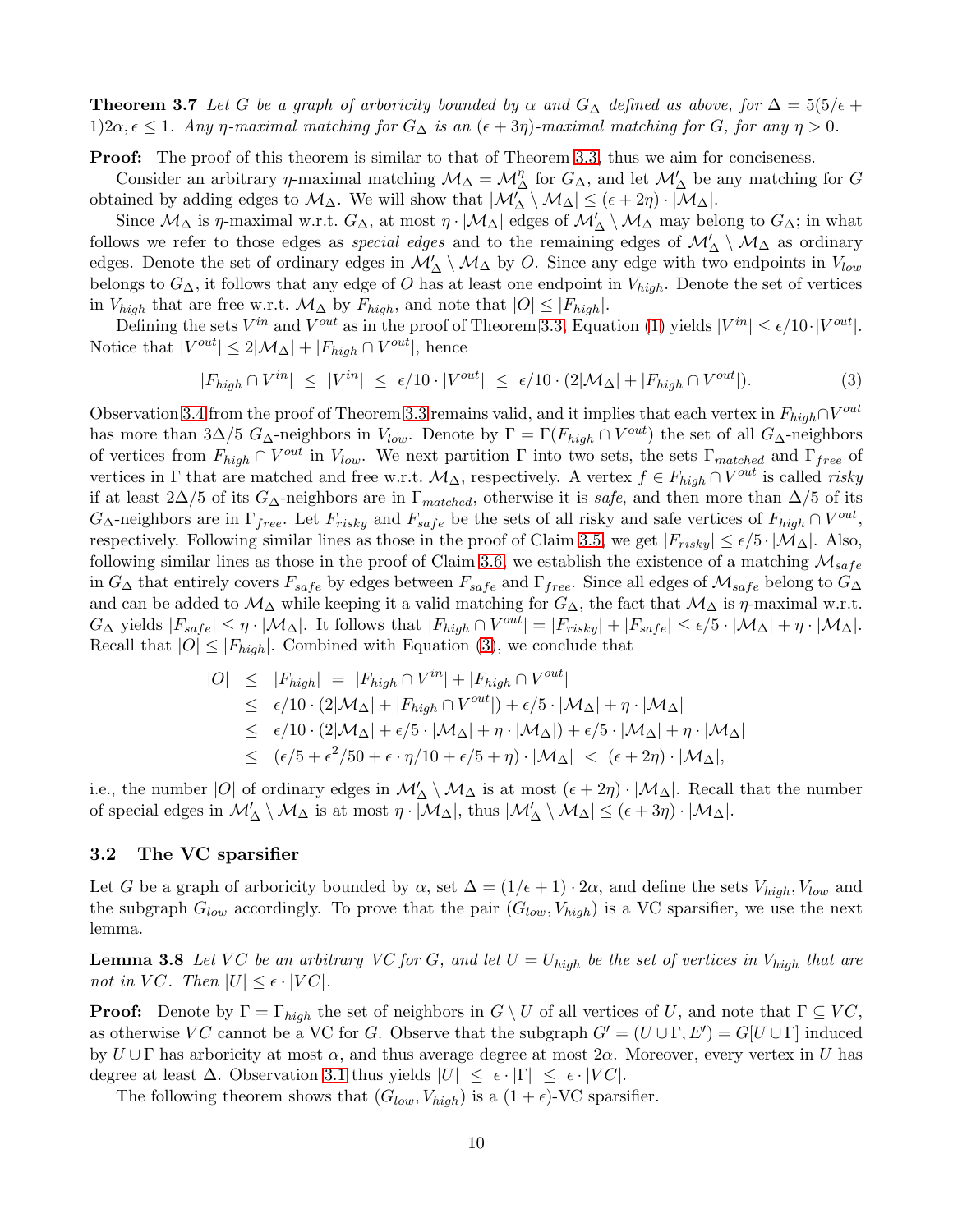**Theorem 3.9** Let G be a graph of arboricity bounded by  $\alpha$ . Also, let  $VC^*$  be a minimum VC for G, let  $VC_{low}^t$  be a t-VC for  $G_{low}$ , for any  $t \geq 1$ , and define  $\widetilde{VC} = VC_{low}^t \cup V_{high}$ . Then  $\widetilde{VC}$  is a  $(t + \epsilon)$ -VC for G*.*

**Proof:** Since  $VC^*$  is a VC for  $G, VC^* \cap V_{low}$  must be a VC for  $G_{low}$ . Hence  $|VC^t_{low}| \leq t \cdot |VC^* \cap V_{low}|$ . Denoting by  $U = U_{high}$  the set of vertices in  $V_{high}$  that are not in  $VC^*$ , we have  $|V_{high}| = |VC^* \cap V_{high}| + |U|$ . Also, Lemma [3.8](#page-10-2) yields  $|U| \leq \epsilon \cdot |VC^*|$ . Since  $|VC^t_{low}| \leq t \cdot |VC^* \cap V_{low}|$ , it follows that

<span id="page-11-2"></span>
$$
\begin{aligned}\n|\widetilde{VC}| &= |VC_{low}^t| + |V_{high}| = |VC_{low}^t| + |VC^* \cap V_{high}| + |U| \\
&\leq t \cdot |VC^* \cap V_{low}| + |VC^* \cap V_{high}| + \epsilon \cdot |VC^*| \leq (t + \epsilon) \cdot |VC^*|.\n\end{aligned}
$$

## <span id="page-11-0"></span>3.3 The IS sparsifier

Let G be a graph of average degree bounded by  $\beta$  (the arboricity may be much larger than  $\beta$ ). Set  $\Delta = ((\beta + 1)/\epsilon + 1) \cdot \beta$ , and define the sets  $V_{high}$ ,  $V_{low}$  and the subgraph  $G_{low}$  accordingly. We assume that  $\beta \geq 1$ , as we may ignore isolated vertices (adding all of them to the independent set). To show that  $G_{low}$  is an IS sparsifier, we make the following observation.

**Observation 3.10** Let  $V_1$  be any set of vertices in an arbitrary graph  $G = (V, E)$ , and let  $V_2$  be the  $complementary subset of V$ . Let  $IS^*$ ,  $IS_1^*$  and  $IS_2^*$  be maximum independent sets for the graph  $G$  and its  $subgraphs\ G[V_1]\ and\ G[V_2],\ respectively.\ Then\ |IS_1^*| + |IS_2^*| \ge |IS^*|.$ 

**Proof:** Both  $IS^* \cap V_1$  and  $IS^* \cap V_2$  are ISs, hence  $|IS^* \cap V_1| \leq |IS_1^*|, |IS^* \cap V_2| \leq |IS_2^*|$ . The following theorem shows that  $G_{low}$  is an  $(1 + \epsilon)$ -IS sparsifier

**Theorem 3.11** *Let* G *be a graph of average degree bounded by*  $\beta$ . Also, let IS<sup>\*</sup> (respectively,  $IS^*_{low}$ ) be a *maximum IS for* G (resp.,  $G_{low}$ ), let  $IS_{low}^t$  be a t-IS for  $G_{low}$ , for any  $t \geq 1$ . Then  $IS_{low}^t$  is a  $t(1+\epsilon)$ -IS *for G, for any*  $\epsilon < \beta$ *.* 

**Proof:** Since  $IS_{low}^t$  is an IS for  $G_{low}$ , it must also be an IS for  $G$ .

Since the average degree in  $G = (V_{low} \cup V_{high}, E)$  is bounded by  $\beta$  and as every vertex in  $V_{high}$  has degree at least  $\Delta = ((\beta + 1)/\epsilon + 1) \cdot \beta$ , Observation [3.1](#page-7-1) implies that  $|V_{high}| \leq \epsilon \cdot (|V_{low}|/(\beta + 1))$ .

Since  $\epsilon < \beta$ , we have  $\Delta = ((\beta+1)/\epsilon+1)\cdot \beta > \beta$ , hence there is at least one vertex of degree less than  $\Delta$ , i.e.,  $V_{low}$  is non-empty. Denote the average degree in  $G_{low}$  by  $\beta_{low}$ . Since every vertex in  $V_{high}$  has degree at least  $\Delta = ((\beta + 1)/\epsilon + 1) \cdot \beta$ , we have  $|V_{high}| \cdot ((\beta + 1)/\epsilon + 1) \cdot \beta + |V_{low}| \cdot \beta_{low} \leq 2|E| \leq \beta(|V_{low}| + |V_{high}|)$ . It follows that  $|V_{high}| \cdot ((\beta+1)/\epsilon) \leq |V_{low}|(1-\frac{\beta_{low}}{\beta})$ , which, together with the fact that  $V_{low}$  is non-empty, yields  $\beta_{low} \leq \beta$ . By Turan's theorem,  $|IS^*_{low}| \geq V_{low}/(\beta_{low}+1)$ , hence

$$
|V_{high}| \leq \epsilon \cdot (|V_{low}|/(\beta+1)) \leq \epsilon \cdot (|V_{low}|/(\beta_{low}+1)) \leq \epsilon \cdot |IS_{low}^*|.
$$

By Observation [3.10,](#page-11-2)  $|IS^*| \leq |V_{high}| + |IS^*_{low}|$ , so  $|IS^*| \leq (1+\epsilon) \cdot |IS^*_{low}| \leq t(1+\epsilon) \cdot |IS^t_{low}|$ .

## <span id="page-11-1"></span>4 Applications

### 4.1 Local computation algorithms

Each vertex v is represented as a unique ID from  $\{1, \ldots, n\}$ , and the graph  $G = (V, E)$  is given through an adjacency list oracle  $\mathcal{O}_G$  that answers neighbor queries: given a vertex  $v \in V$  and an index i, the ith neighbor of v is returned if v's degree is  $\geq i$ ; otherwise a null sign is returned. Consider first our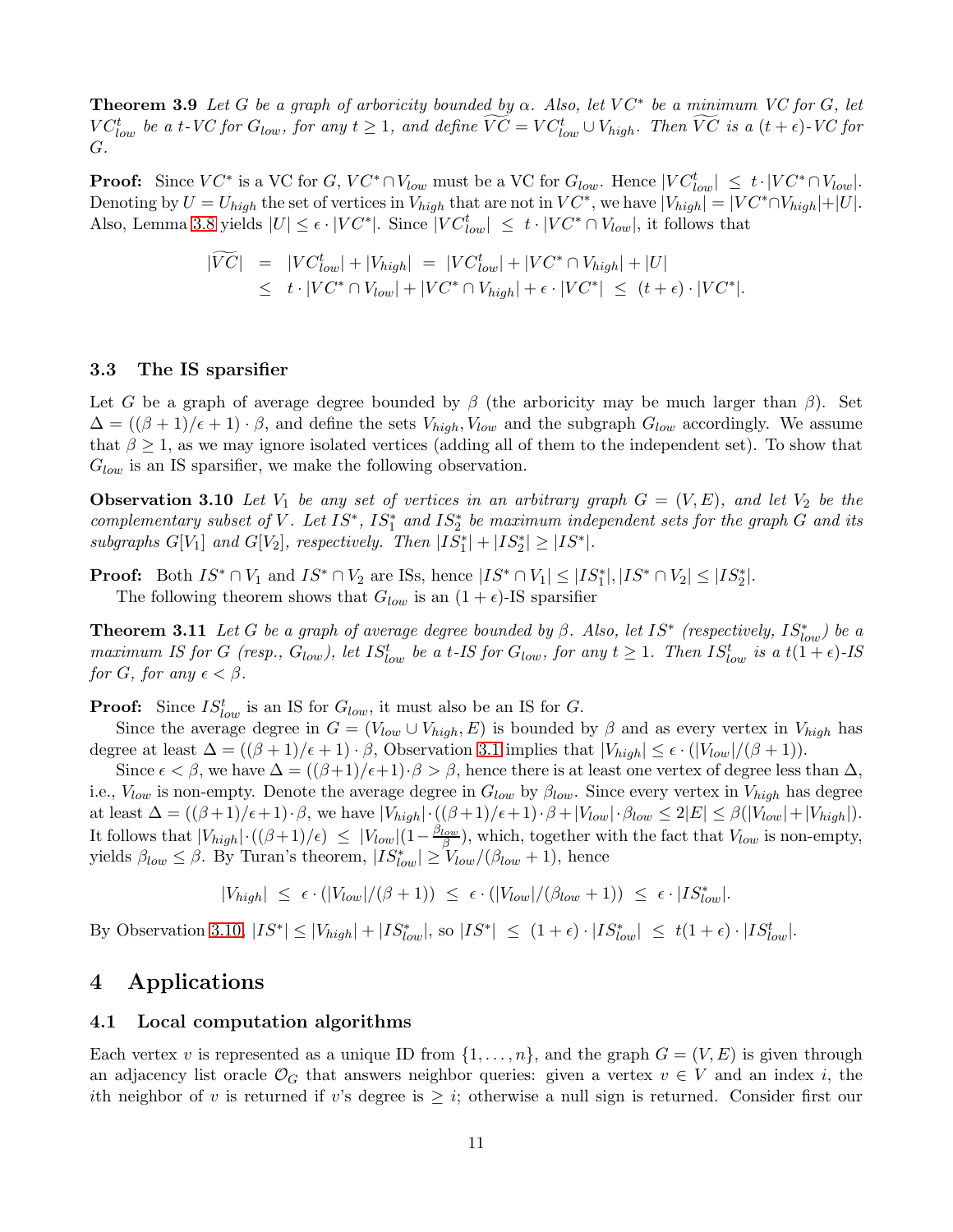matching sparsifier  $G_{\Delta}$ , obtained by marking up to  $\Delta$  arbitrary adjacent edges on every vertex v, and adding to  $G_{\Delta}$  all edges that are marked by both endpoints. Recall that  $\Delta = O(\alpha/\epsilon)$ , where  $\alpha$  is a bound on the arboricity of G. Our goal is to simulate the execution of any local computation algorithm for approximate matching entirely within our bounded degree sparsifier, and in this way to reduce the problem from bounded arboricity graphs to bounded degree graphs. To this end we simply need to be *consistent* about the adjacent edges of a vertex v that we mark, e.g., for every vertex v, mark its first  $\Delta$  neighbors on its adjacency list. Whenever a vertex is queried/probed, there is no need to probe any other neighbor of this vertex besides the first  $\Delta$  on its adjacency list, since none of the edges that lead to the other neighbors is in the sparsifier. To determine which among these neighbors is also its neighbor in the sparsifier, we perform a symmetric probe for each of the (at most)  $\Delta$  neighbors. In this way any probing procedure of the original graph (which may contain high degree vertices) is restricted to the matching sparsifier, at the cost of increasing the time complexity by at most a factor of  $\Delta$ ; this loss is considered negligible, since all the time and space complexities of algorithms in this area are anyway at least polynomial in  $\Delta$ . Moreover, by Theorems [3.3](#page-8-5) and [3.7,](#page-9-2) any  $(1 + \epsilon)$ -maximum (respectively,  $\epsilon$ maximal) matching computed for  $G_{\Delta}$  provides a  $(1 + O(\epsilon))$ -maximum (resp.,  $O(\epsilon)$ -maximal) matching for the original graph, thus there is only a negligible loss in the approximation guarantee. We remark that the local computation algorithm of [\[28\]](#page-17-10) is actually an almost-maximal matching algorithm, and the  $(2+\epsilon)$ -approximation guarantee holds as any  $\epsilon$ -maximal matching is also a  $(2+O(\epsilon))$ -maximum matching. In this way we reduce the problems of approximate-maximum matching and almost-maximal matching from graphs of arboricity bounded by  $\alpha$  to graphs of degree bounded by  $O(\alpha/\epsilon)$ .

**Corollary 4.1** *For any graph* G *with arboricity bounded by*  $\alpha$  *and for any constant*  $\epsilon > 0$ *:* 

- There is a deterministic local computation algorithm for  $(1 + \epsilon)$ -maximum matching with time *complexity*  $O(\log^* n) \cdot \exp(\alpha)$  *and zero space complexity. (An extension of [\[26\]](#page-17-7).)*
- *There is a randomized local computation algorithms for*  $(1 + \epsilon)$ *-maximum matching with time and space complexities of* poly( $\log n, \alpha$ )*. (An extension of [\[41\]](#page-18-9).)*
- *There is a deterministic local computation algorithm for*  $(2 + \epsilon)$ *-maximum matching with time*  $complexity O(log^* n) \cdot 2^{O(\alpha^2)}$ . (An extension of [\[28\]](#page-17-10).)

For our VC and IS sparsifiers, things are even simpler. The IS sparsifier is simply  $G_{low}$ , i.e., the subgraph induced on the low degree vertices, hence simulating the execution of a local computation algorithm entirely within the sparsifier can be naturally done without having to probe more than  $\Delta$  neighbors of any vertex. As for the VC sparsifier, we also need to reason about the validating set  $V^{high}$ , but for any vertex we can determine if it belongs to  $V^{high}$  or not by making one query to the oracle  $\mathcal{O}_G$ .

## <span id="page-12-0"></span>4.2 Dynamic centralized algorithms

In this section we employ our sparsifiers to get efficient dynamic algorithms. The starting point is a "lazy scheme" due to [\[30\]](#page-17-11) for maintaining approximate maximum matching for general graphs, which was refined for bounded arboricity graphs in [\[50\]](#page-18-12). This scheme exploits a basic *stability* property of matchings: The size of the maximum matching changes by at most 1 following each update. Thus if we have a *large* matching of size close to the maximum, it will remain close to it throughout a long update sequence, or formally:

<span id="page-12-1"></span>**Lemma 4.2 (Lemma 3.1 in [\[30\]](#page-17-11))** Let  $\epsilon, \epsilon' \leq 1/2$ . Suppose that  $\mathcal{M}_i$  is a  $(1 + \epsilon)$ -MCM for  $G_i$ . For  $j = i, i+1, \ldots, i + \lfloor \epsilon' \cdot |\mathcal{M}_i| \rfloor$ , let  $\mathcal{M}_i^{(j)}$  denote the matching  $\mathcal{M}_i$  after removing from it all edges that got *deleted during the updates*  $i + 1, \ldots, j$ *. Then*  $\mathcal{M}_i^{(j)}$  *is a*  $(1 + 2\epsilon + 2\epsilon')$ *-MCM for the graph*  $G_j$ *.*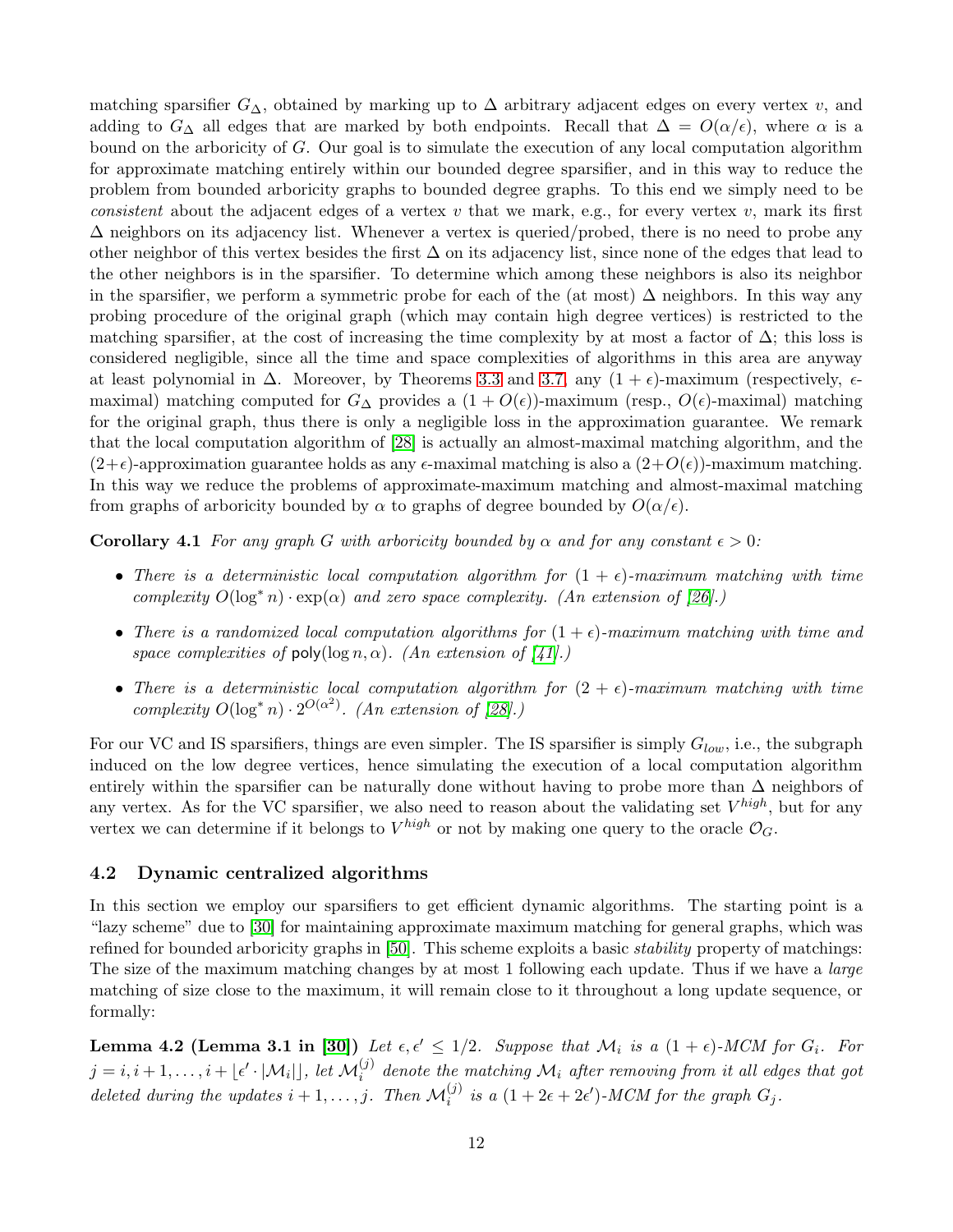Hence, we can compute a  $(1 + \epsilon/4)$ -maximum matching  $\mathcal{M}_i$  at a certain update i, and use the same matching  $\mathcal{M}_i^{(j)}$  throughout all updates  $j = i, i + 1, \ldots, i' = i + \lfloor \epsilon/4 \cdot |\mathcal{M}_i| \rfloor$ . (By Lemma [4.2,](#page-12-1)  $\mathcal{M}_i^{(j)}$  is a  $(1 + \epsilon)$ -maximum matching for all graphs  $G_j$ .) Next compute a fresh  $(1 + \epsilon/4)$ -maximum matching  $\mathcal{M}_{i'}$ following update i' and use it throughout all updates  $i', i' + 1, \ldots, i' + \lfloor \epsilon/4 \cdot |\mathcal{M}_{i'}| \rfloor$ , and repeat.

In this way the static time complexity of computing a  $(1 + \epsilon)$ -maximum matching M is amortized over  $1+|\epsilon/4\cdot|\mathcal{M}|=\Omega(\epsilon\cdot|\mathcal{M}|)$  updates. The key insight behind the schemes of [\[30,](#page-17-11) [50\]](#page-18-12) is not to compute the approximate matching on the entire graph, but rather on a matching sparsifier, which is derived from an  $O(1)$ -VC that is maintained dynamically *by other means*. [\[50\]](#page-18-12) showed that an  $\epsilon$ -maximal matching, and thus a  $(2 + \epsilon)$ -VC, denoted by VC, can be maintained with  $O(\alpha/\epsilon)$  update time, and the argument used by [\[50\]](#page-18-12) was quite tricky; we will get back to this point soon. Specifically, the sparsifier  $\tilde{G}$  of [50] contains (1) all edges in the subgraph  $G[\overline{VC}]$  induced by  $\overline{VC}$ , and (2) for each vertex  $v \in \overline{VC}$ , (up to)  $O(\alpha/\epsilon)$  edges connecting it with arbitrary neighbors outside  $\widetilde{VC}$ . Although the resulting sparsifier may have large degree, it is easy to verify that it contains  $O(|\mathcal{M}| \cdot \alpha/\epsilon)$  edges, and it can be computed in time linear in its size. Since a  $(1 + \epsilon)$ -maximum matching can be computed for the sparsifier G in time  $O(|\tilde{G}|/\epsilon) = O(|\mathcal{M}| \cdot \alpha/\epsilon^2)$  [\[36,](#page-17-19) [43,](#page-18-17) [59\]](#page-18-18), the resulting amortized update time is  $O(\alpha \cdot \epsilon^{-3})$ . Also, one can easily translate the amortized bound into a worst-case bound, as shown in [\[30\]](#page-17-11).

The aforementioned stability property also applies to the minimum VC and maximum IS problems. We next consider the minimum VC problem; see Section [4.2.1](#page-14-0) for a discussion on the maximum IS problem. Thus the size of the minimum VC changes by at most 1 following each update. In extending the lazy scheme [\[30,](#page-17-11) [50\]](#page-18-12) to the minimum VC problem, the challenge is to efficiently compute a high quality VC sparsifier. In particular, the  $(1 + \epsilon)$ -matching sparsifier G of [\[50\]](#page-18-12) cannot be used as such a VC sparsifier, since a VC for it (regardless of its approximation guarantee) may not provide a *valid* VC for the graph G.

Fix an arbitrary parameter  $t \geq 1$ . Consider an arbitrary (sub)family of *n*-vertex graphs G with arboricity bounded by  $\alpha$  that is closed under edge removals (such as the family of planar graphs), and suppose that we can compute a t-VC from scratch in time  $T(n)$  for any graph in this family. (More generally, we assume that for any j-vertex subgraph H of any  $G \in \mathcal{G}$ , for any  $1 \leq j \leq n$ , we can compute in time  $T(j)$  a t-VC for H.) Next, we adapt the lazy scheme [\[30,](#page-17-11) [50\]](#page-18-12) to maintain a  $(t + 2\epsilon)$ -VC in dynamically changing graphs of G.

Lemma [4.2](#page-12-1) easily extends to the minimum VC problem and to any approximation  $t \geq 1$ , i.e., any  $(t+\epsilon)$ -VC continues to provide a  $(t+2\epsilon)$ -VC throughout a long update sequence. Once the approximation guarantee of that VC, denoted by  $VC_{old}$ , becomes too poor (i.e., reaches  $t + 2\epsilon$ ), we shall *amplify* it (i.e., reduce it back to  $t + \epsilon$ ) by computing a  $(t + \epsilon)$ -VC within time close to linear in  $|VC_{low}|$ . Having done that, we can then re-use the new amplified VC, denoted by  $VC_{new}$ , throughout the subsequent  $\epsilon \cdot |VC_{new}|$ update steps, and repeat.

The computation of the new amplified cover  $VC_{new}$  employs the old cover  $VC_{old}$  and our VC sparsifier from Section [3.2](#page-10-0) as follows. Recall that the vertex set  $V_{high}$  is the validating set of our VC sparsifier. It is straightforward to maintain all vertices in  $V_{high}$  dynamically with  $O(\alpha/\epsilon)$  worst-case update time; we initialize  $VC_{new}$  as  $V_{high}$ . We next need to compute the subgraph  $G_{low}$  induced on the vertices  $V_{low}$  of degree  $\langle \Delta = O(\alpha/\epsilon)$ . This can be done by simply adding, for each vertex of  $VC_{old}$  of degree  $\langle \Delta, \Delta \rangle$ its adjacent edges to vertices of degree  $\langle \Delta$ . Although some vertices of  $V_{low}$  may not belong to  $VC_{old}$ , we must have added all edges of  $G_{low}$ , as  $VC_{old}$  is a VC for G. Clearly, the number  $|V_{low}|$  of vertices in  $G_{low}$ , as well as the time needed to compute it, are bounded by  $O(|VC_{old}| \cdot \alpha/\epsilon)$ . We proceed by computing a t-VC for  $G_{low}$ , denoted by  $VC_{low}^t$ ; the runtime of this static computation is  $T(|V_{low}|)$ . Finally, we add all vertices of  $VC_{low}^t$  to  $VC_{new}$ , thus we have  $VC_{new} = VC_{low}^t \cup V_{high}$ . By Theorem [3.9,](#page-10-3)  $VC_{new}$  is a  $(t + \epsilon)$ -VC for the entire graph G.

Observe that the overall runtime of computing  $VC_{new}$  is bounded by  $O(|VC_{old}| \cdot \alpha/\epsilon) + T(|V_{low}|) \le$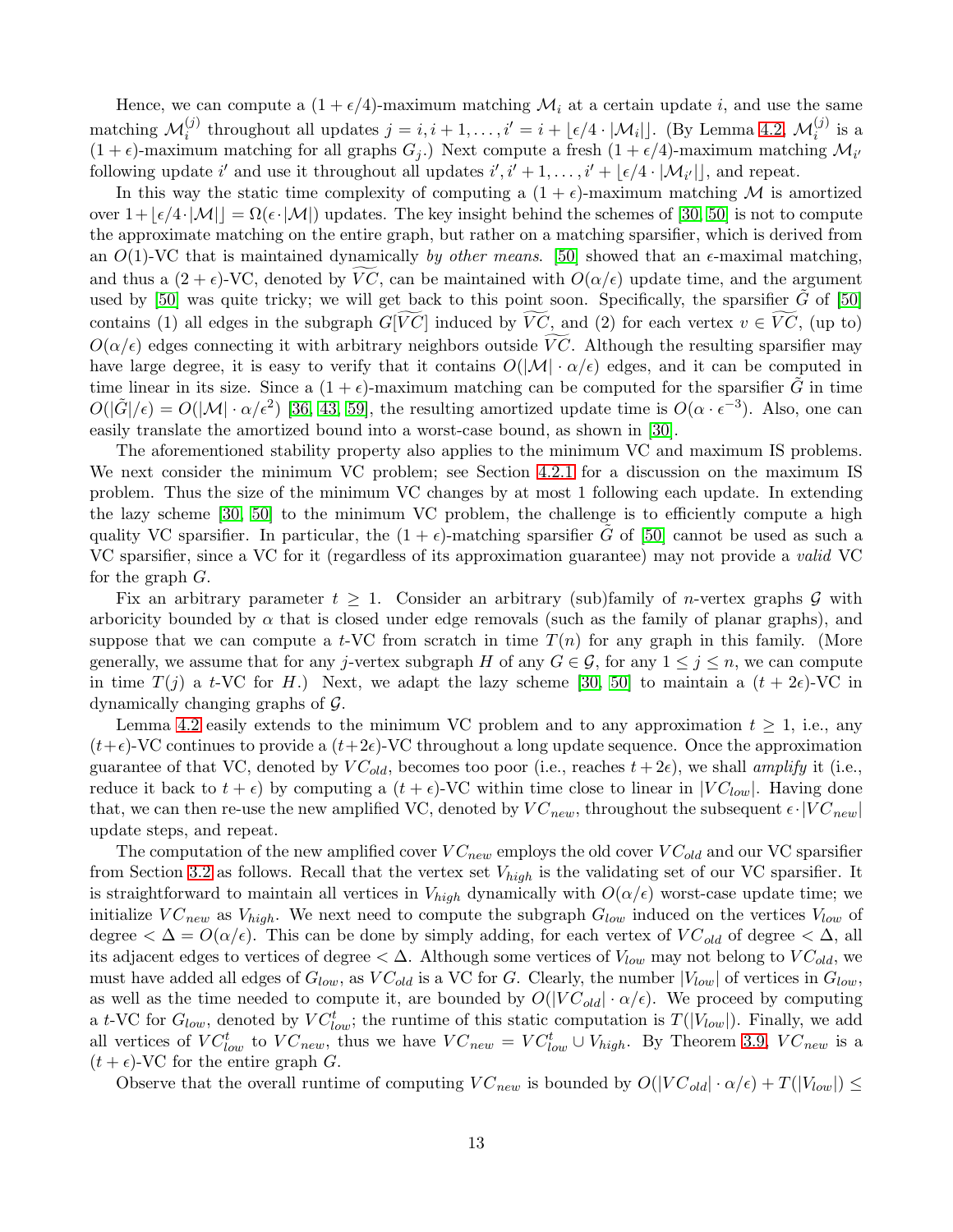$T(O(|VC_{old}|\cdot\alpha/\epsilon))$ . Since this runtime is amortized over  $\Theta(\epsilon \cdot |VC_{old}|)$  update steps, the amortized update time is bounded by  $T(O(|VC_{old}|\cdot\alpha/\epsilon))/\Theta(\epsilon\cdot|VC_{old}|)$ , which is no greater than  $\frac{T(n)}{O((n/\alpha)\cdot\epsilon^2)}$ . Note that the amortized number of changes to the VC is also bounded by  $\frac{T(n)}{O((n/\alpha) \cdot \epsilon^2)}$ . Moreover, one can easily translate the amortized update time into the same (up to a constant factor) worst-case update time, as shown in [\[30\]](#page-17-11).

<span id="page-14-1"></span>Summarizing, we have proved the following result.

**Theorem 4.3** Fix arbitrary  $t \geq 1, \epsilon > 0$ . If a t-VC can be computed in time  $T(n)$  in an arbitrary *(sub)family of* n*-vertex graphs with arboricity bounded by* α *that is closed under edge removals, then a*  $(t+\epsilon)$ -*VC* can be maintained with a worst-case update time of  $\frac{T(n)}{O((n/\alpha)\cdot\epsilon^2)}$ . Moreover, the amortized number *of changes to the VC is also bounded by*  $\frac{T(n)}{O((n/\alpha)\cdot\epsilon^2)}$ .

#### Remarks.

- 1. For planar graphs, one can compute a  $(1 + \epsilon)$ -VC in time  $O(n)$ , for any constant  $\epsilon > 0$  [\[6\]](#page-16-17). By Theorem [4.3,](#page-14-1) we can maintain a  $(1+\epsilon)$ -VC with a constant worst-case update time for any constant  $\epsilon > 0$ .
- 2. For the family of graphs with arboricity bounded by  $\alpha$ , one can compute a  $(2 \frac{2}{\beta+1})$ -VC in time  $O(n^{3/2} \cdot \alpha)$ , where  $\beta$  is the average degree in some (carefully computed) subgraph, and is thus bounded by  $2\alpha$  [\[35\]](#page-17-20). By Theorem [4.3,](#page-14-1) we can maintain a VC with an approximation of roughly  $2-\frac{1}{\alpha}$  $\frac{1}{\alpha}$  and a worst-case update time of  $O(\sqrt{n} \cdot \alpha^2)$ .

Our matching sparsifier from Section [3.1](#page-8-0) can be used to simplify the algorithms of [\[50\]](#page-18-12) and their analysis. First, as mentioned, [\[50\]](#page-18-12) used a tricky argument to maintain a  $(2 + \epsilon)$ -VC with  $O(\alpha/\epsilon)$  update time. An alternative simpler approach is to maintain a maximal matching on top of our bounded degree matching sparsifier, which can be done naively with update time linear in the degree of the sparsifier, namely,  $O(\alpha/\epsilon)$ . By Theorem [3.7,](#page-9-2) this yields an  $\epsilon$ -maximal matching, which is translated into an  $(2+\epsilon)$ -VC in the obvious way. Second, as explained in [\[50\]](#page-18-12), the lazy scheme of [\[30\]](#page-17-11) is inherently non-local. Since local algorithms are advantageous, [\[50\]](#page-18-12) also devised a local algorithm for maintaining a  $(1+\epsilon)$ -maximum matching, which is quite intricate. An alternative simpler approach is to maintain a  $(1 + \epsilon)$ -maximum matching on top of our bounded degree matching sparsifier, by dynamically excluding augmenting paths of length  $O(1/\epsilon)$ . By Theorem [3.3,](#page-8-5) this yields an  $(1 + O(\epsilon))$ -maximum matching, and the update time of the resulting algorithm is  $(\alpha/\epsilon)^{O(1/\epsilon)}$ , just as in [\[50\]](#page-18-12).

## <span id="page-14-0"></span>4.2.1 The dynamic approximate maximum IS problem

The size of the maximum IS changes by at most 1 following each update, hence we can apply the lazy scheme of [\[30,](#page-17-11) [50\]](#page-18-12) also for this problem. Notice, however, that there is no need to compute a sparsifier here, since the maximum IS is of size at least  $n/(\beta+1)$  by Turan's theorem, where  $\beta$  is the average degree in the graph. Hence, one can simply compute an approximate maximum IS on the entire graph, and amortize the cost of this static computation over  $\Theta(\epsilon \cdot (n/\beta))$  update steps. Consequently, using the lazy scheme, we get a simple reduction from the dynamic to the static case: The update time (both amortized and worst-case) for maintaining a  $(t + \epsilon)$ -IS is smaller than the static time complexity of computing a t-IS by a factor of  $\Omega((n/\beta) \cdot \epsilon)$ , for any  $t \ge 1$  and  $\epsilon > 0$ .

#### Remarks.

1. For planar graphs, one can compute a  $(1 + \epsilon)$ -IS in time  $O(n)$ , for any constant  $\epsilon > 0$  [\[6\]](#page-16-17). We can thus maintain a  $(1 + \epsilon)$ -IS with a constant worst-case update time for any constant  $\epsilon > 0$ .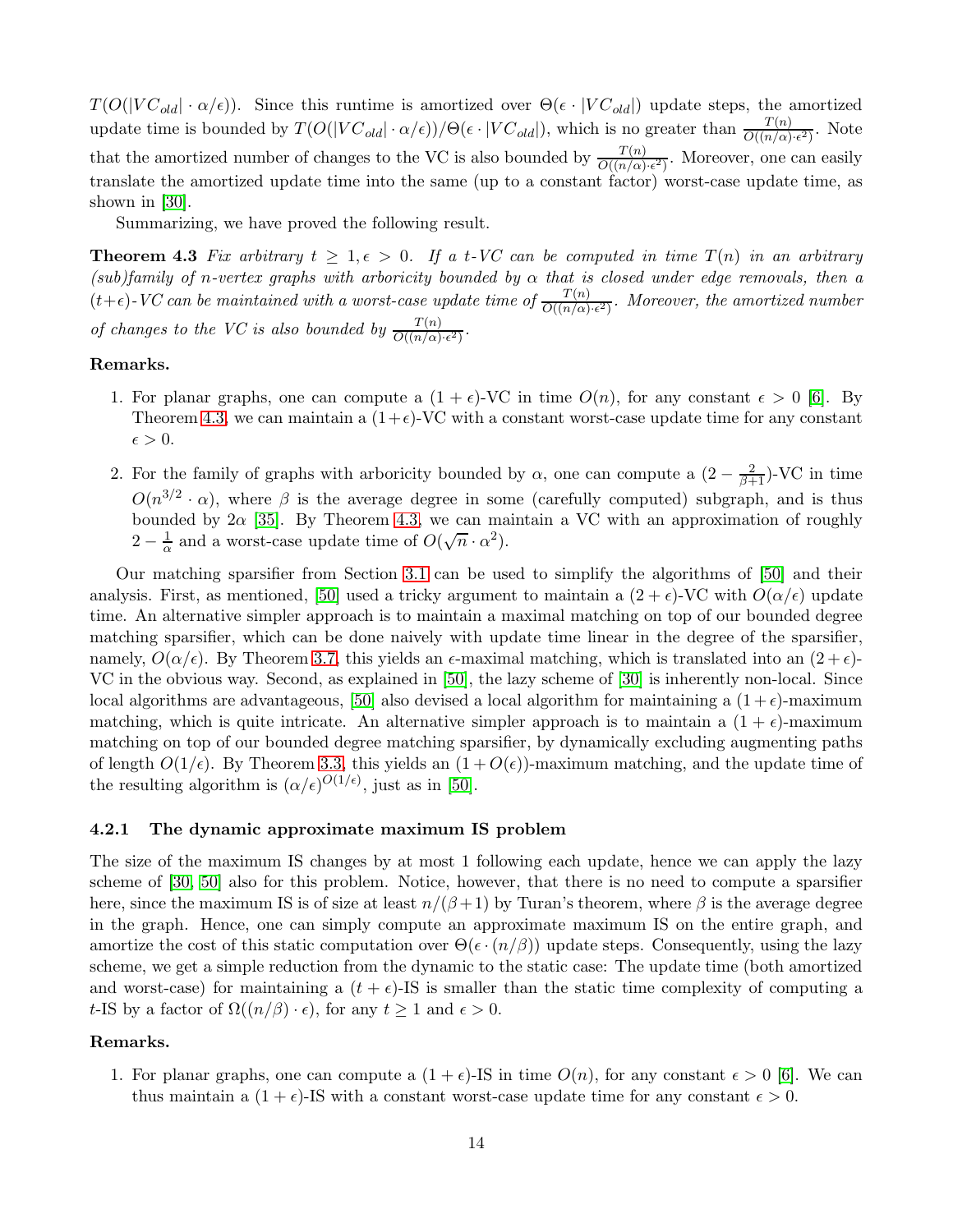2. For graphs with average degree bounded by  $\beta$ , one can compute a  $(k+1)/2$ -IS in time  $O(n^{3/2} \cdot \beta)$ [\[35\]](#page-17-20). We can thus maintain an IS with an approximation of roughly  $(k + 1)/2$  and a worst-case update time of  $O(\sqrt{n} \cdot \beta^2)$ .

## 4.3 Distributed networks

We consider the standard  $\mathcal{LOCAL}$  and  $\mathcal{CONGEST}$  models of communication (cf. [\[49\]](#page-18-19)), which are standard distributed computing models capturing the essence of spatial locality and congestion. All processors wake up simultaneously, and computation proceeds in fault-free synchronous rounds during which every processor exchanges messages of either unbounded size (in the  $\mathcal{LOCAL}$  model) or of  $O(\log n)$ -bit size (in the CONGEST model). It is easy to see that our sparsification algorithms can be implemented in distributed networks using a single communication round, even using  $O(1)$ -bit messages, during which each processor sends messages along at most  $\Delta$  of its adjacent edges, where  $\Delta$  is the degree bound of the sparsifier. Hence, the results mentioned in Section [1.4](#page-5-1) hold w.r.t. both the  $\mathcal{LOCAL}$  and the CON GEST models of communication. In this way we provide a clean and simple reduction from either bounded arboricity graphs (for the distributed approximate maximum matching and minimum VC problems) or from bounded average degree graphs (for the distributed approximate maximum IS problem) to bounded degree graphs.

For the distributed approximate VC problem, [\[7\]](#page-16-14) showed that a  $(2 + \epsilon)$ -VC can be computed in  $O(\log \Delta/(\epsilon \log \log \Delta))$  rounds, where  $\Delta$  is the maximum degree in the graph. We can plug our reduction to extend the result of [\[7\]](#page-16-14) to graphs of arboricity bounded by  $\alpha$ .

**Theorem 4.4** *For any graph of arboricity bounded by*  $\alpha$  *and any*  $\epsilon > 0$ *, there is a distributed algorithm for computing a*  $(2 + \epsilon)$ *-VC in*  $O(\log(\alpha/\epsilon)/(\epsilon \log \log(\alpha/\epsilon)))$  *rounds.* 

As mentioned in Section [1.4,](#page-5-1) for the distributed approximate maximum matching problem, a reduction from bounded arboricity graphs to bounded degree graphs was already given in [\[22\]](#page-17-16). The reduction of [\[22\]](#page-17-16) starts by computing carefully chosen vertex sets in the graph, using which a bounded degree subgraph is computed, in  $O(1)$  communication rounds. A distributed approximate matching algorithm is then run on that subgraph. Based on the matching returned as output to that algorithm, another carefully chosen bounded degree subgraph is computed, in  $O(1)$  more communication rounds. A distributed approximate matching algorithm is then run on the new subgraph, and the final matching is the union of the first matching and the second. Our reduction is obtained as an immediate corollary of our matching sparsifier from Section [3.1,](#page-8-0) and it has several advantages over the one of [\[22\]](#page-17-16). First and foremost, our reduction is much simpler. Second, it requires a single communication round, whereas the number of rounds in the reduction of [\[22\]](#page-17-16) depends on the time required to compute an approximate matching. In particular, throughout the computation of our sparsifier, the *load* (as well as node congestion) on all processors is low, since any vertex sends messages only along  $\Delta$  of its adjacent edges is a single round, where  $\Delta$  is the degree bound of the sparsifier. Moreover, the load on processors will remain low by definition throughout the subsequent run of any distributed approximate matching algorithm, since that algorithm is run on a bounded degree subgraph. In contrast, the computation of the subgraphs in [\[22\]](#page-17-16) involves the exchange of messages between high degree vertices, and this "high-load" message exchange proceeds throughout  $O(1)$  rounds; then a distributed approximate matching algorithm is run on a bounded degree subgraph, which may require many rounds to complete, and later another "high-load" message exchange proceeds throughout  $O(1)$  more rounds. Third, the degree of our matching sparsifier is at most  $O(\alpha/\epsilon)$ , whereas the degree bound of the subgraphs of [\[22\]](#page-17-16) is  $O(\alpha/\epsilon^2)$ , i.e., there is a gap of factor  $1/\epsilon$ , and this gap may be amplified significantly in applications where the runtime of the distributed algorithm depends exponentially on the maximum degree. In particular, [\[27\]](#page-17-8) devised a distributed algorithm for computing a  $(1+\epsilon)$ -maximum matching in  $\Delta^{O(1/\epsilon)} + O(\epsilon^{-2}) \cdot \log^* n$  rounds, for graphs with degree bounded by  $\Delta$ .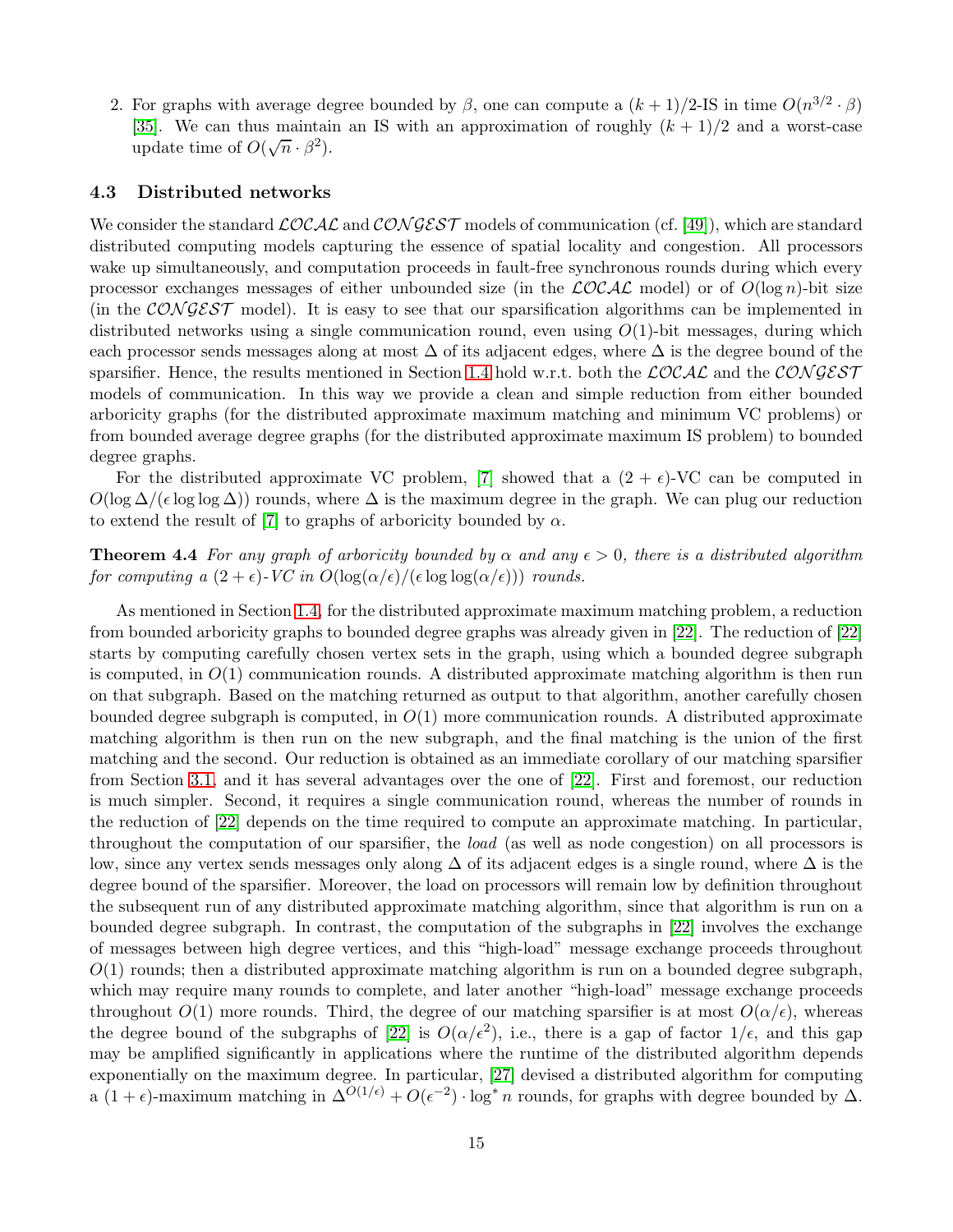Due to our matching sparsifier, we extend the result of [\[27\]](#page-17-8) to graphs of arboricity bounded by  $\alpha$  to get a  $(1+\epsilon)$ -maximum matching in  $(\alpha/\epsilon)^{O(1/\epsilon)} + O(\epsilon^{-2}) \cdot \log^* n$  rounds, which has a better dependence on  $\epsilon$ than if the reduction of [\[22\]](#page-17-16) were to be used.

## <span id="page-16-12"></span>References

- <span id="page-16-5"></span>[1] I. Abraham, D. Durfee, I. Koutis, S. Krinninger, and R. Peng. On fully dynamic graph sparsifiers. In *Proc. 57th FOCS*, pages 335–344, 2016.
- <span id="page-16-1"></span>[2] N. Alon, R. Rubinfeld, S. Vardi, and N. Xie. Space-efficient local computation algorithms. In *Proc. 23rd SODA*, pages 1132–1139, 2012.
- <span id="page-16-2"></span>[3] S. Arya, G. Das, D. M. Mount, J. S. Salowe, and M. H. M. Smid. Euclidean spanners: short, thin, and lanky. In *Proc. of 27th STOC*, pages 489–498, 1995.
- <span id="page-16-3"></span>[4] B. Awerbuch, A. Baratz, and D. Peleg. Cost-sensitive analysis of communication protocols. In *Proc. of 9th PODC*, pages 177–187, 1990.
- <span id="page-16-17"></span>[5] B. Awerbuch, A. Baratz, and D. Peleg. Efficient broadcast and light-weight spanners. *Technical Report CS92-22, Weizmann Institute*, October, 1992.
- <span id="page-16-14"></span>[6] B. S. Baker. Approximation algorithms for np-complete problems on planar graphs. *J. ACM*, 41(1):153–180, 1994.
- <span id="page-16-15"></span>[7] R. Bar-Yehuda, K. Censor-Hillel, and G. Schwartzman. A distributed  $(2+\epsilon)$ -approximation for vertex cover in  $o(log\delta/\epsilon loglog \ \delta)$  rounds. In *Proc. PODC*, pages 3–8, 2016.
- <span id="page-16-7"></span>[8] L. Barenboim, M. Elkin, S. Pettie, and J. Schneider. The locality of distributed symmetry breaking. *J. ACM*, 63(3):20:1–20:45, 2016.
- <span id="page-16-0"></span>[9] S. Baswana, M. Gupta, and S. Sen. Fully dynamic maximal matching in  $O(\log n)$  update time. In *Proc. of 52nd FOCS*, pages 383–392, 2011.
- <span id="page-16-16"></span>[10] A. A. Benczúr and D. R. Karger. Approximating  $s-t$  minimum cuts in  $\tilde{O}(n^2)$  time. In *Proc. 28th STOC*, pages 47–55, 1996.
- <span id="page-16-13"></span>[11] S. Behnezhad, M. Derakhshan, A. Farhadi, M. Hajiaghayi, and N. Reyhani. Stochastic Matching on Uniformly Sparse Graphs. In *Proc. SAGT*, pages 357–373, 2019.
- <span id="page-16-9"></span>[12] A. Bernstein and C. Stein. Fully dynamic matching in bipartite graphs. In *Proc. 42nd ICALP*, pages 167–179, 2015.
- <span id="page-16-8"></span>[13] A. Bernstein and C. Stein. Faster fully dynamic matchings with small approximation ratios. In *Proc. of 26th SODA*, pages 692–711, 2016.
- <span id="page-16-10"></span>[14] S. Bhattacharya, M. Henzinger, and G. F. Italiano. Deterministic fully dynamic data structures for vertex cover and matching. In *Proc. of 26th*, pages 785–804, 2015.
- <span id="page-16-11"></span>[15] S. Bhattacharya, M. Henzinger, and D. Nanongkai. New deterministic approximation algorithms for fully dynamic matching. In *Proc. 48th STOC*, pages 398–411, 2016.
- <span id="page-16-6"></span>[16] B. Bosek, D. Leniowski, P. Sankowski, and A. Zych. Online bipartite matching in offline time. In *Proc. 55th FOCS*, pages 384–393, 2014.
- [17] K. Censor-Hillel, E. Haramaty, and Z. S. Karnin. Optimal dynamic distributed MIS. In *Proceedings of the 2016 ACM Symposium on Principles of Distributed Computing, PODC 2016, Chicago, IL, USA, July 25-28, 2016*, pages 217–226, 2016.
- <span id="page-16-4"></span>[18] S. Chechik. Compact routing schemes with improved stretch. In *ACM Symposium on Principles of Distributed Computing, PODC '13, Montreal, QC, Canada, July 22-24, 2013*, pages 33–41, 2013.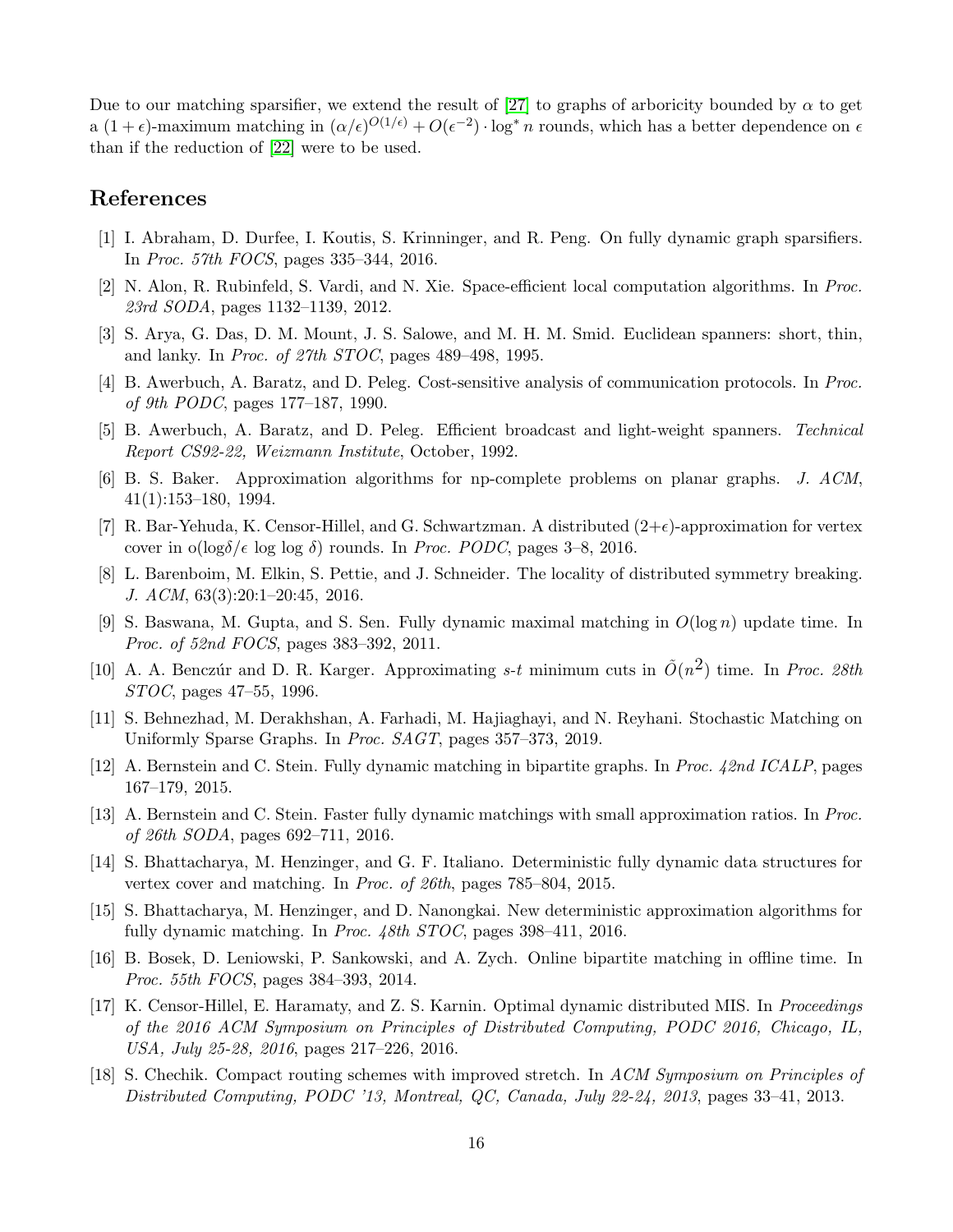- <span id="page-17-2"></span><span id="page-17-1"></span>[19] E. Chlamt´ac and M. Dinitz. Lowest degree k-spanner: Approximation and hardness. In *Proc. of APPROX/RANDOM*, pages 80–95, 2014.
- <span id="page-17-9"></span>[20] E. Chlamtac, M. Dinitz, and R. Krauthgamer. Everywhere-sparse spanners via dense subgraphs. In *PRof. 53rd FOCS*, pages 758–767, 2012.
- <span id="page-17-16"></span>[21] A. Czumaj, J. Lacki, A. Madry, S. Mitrovic, K. Onak, and P. Sankowski. Round compression for parallel matching algorithms. *CoRR*, abs/1707.03478, 2017.
- [22] A. Czygrinow, M. Hanckowiak, and E. Szymanska. Fast distributed approximation algorithm for the maximum matching problem in bounded arboricity graphs. In *PRoc. 20th ISAAC*, pages 668–678, 2009.
- <span id="page-17-4"></span><span id="page-17-3"></span>[23] G. Das, P. J. Heffernan, and G. Narasimhan. Optimally sparse spanners in 3-dimensional Euclidean space. In *Proc. of 9th SOCG*, pages 53–62, 1993.
- <span id="page-17-6"></span>[24] G. Das and G. Narasimhan. A fast algorithm for constructing sparse Euclidean spanners. *Int. J. Comput. Geometry Appl.*, 7(4):297–315, 1997.
- <span id="page-17-7"></span>[25] M. Elkin and S. Solomon. Optimal euclidean spanners: Really short, thin, and lanky. *J. ACM*, 62(5):35:1–35:45, 2015.
- <span id="page-17-8"></span>[26] G. Even, M. Medina, and D. Ron. Deterministic stateless centralized local algorithms for bounded degree graphs. In *Proc. 22th ESA*, pages 394–405, 2014.
- <span id="page-17-10"></span>[27] G. Even, M. Medina, and D. Ron. Distributed maximum matching in bounded degree graphs. In *Proc. ICDCN*, pages 18:1–18:10, 2015.
- <span id="page-17-5"></span>[28] M. Fischer. Improved deterministic distributed matching via rounding. *CoRR*, abs/1703.00900v2, 2017.
- <span id="page-17-11"></span>[29] J. Gudmundsson, C. Levcopoulos, and G. Narasimhan. Fast greedy algorithms for constructing sparse geometric spanners. *SIAM J. Comput.*, 31(5):1479–1500, 2002.
- <span id="page-17-15"></span>[30] M. Gupta and R. Peng. Fully dynamic  $(1+\epsilon)$ -approximate matchings. In *Proc. of 54th FOCS*, pages 548–557, 2013.
- <span id="page-17-0"></span>[31] M. Gupta and A. Sharma. An  $o(log(n))$  fully dynamic algorithm for maximum matching in a tree. *CoRR*, abs/0901.2900, 2009.
- <span id="page-17-18"></span>[32] T. Hagerup, J. Katajainen, N. Nishimura, and P. Ragde. Characterizing multiterminal flow networks and computing flows in networks of small treewidth. *J. Comput. Syst. Sci.*, 57(3):366–375, 1998.
- <span id="page-17-13"></span>[33] P. Hall. On representatives of subsets. *J. London Math. Soc*, 10(1):26–30, 1935.
- <span id="page-17-20"></span>[34] M. He, G. Tang, and N. Zeh. Orienting dynamic graphs, with applications to maximal matchings and adjacency queries. In *Proc. 25th ISAAC*, pages 128–140, 2014.
- <span id="page-17-19"></span>[35] D. S. Hochbaum. Efficient bounds for the stable set, vertex cover and set packing problems. *Discrete Applied Mathematics*, 6(3):243–254, 1983.
- [36] J. E. Hopcroft and R. M. Karp. An  $n^{5/2}$  algorithm for maximum matchings in bipartite graphs. *SIAM J. Comput.*, 2(4):225–231, 1973.
- <span id="page-17-17"></span><span id="page-17-14"></span>[37] H. Kaplan and S. Solomon. Dynamic representations of sparse distributed networks: A localitysensitive approach. *ACM Transactions on Parallel Computing (TOPC)*, 8(1): 1–26, 2021.
- <span id="page-17-12"></span>[38] S. Khot and O. Regev. Vertex cover might be hard to approximate to within 2-epsilon. *J. Comput. Syst. Sci.*, 74(3):335–349, 2008.
- [39] T. Kopelowitz, R. Krauthgamer, E. Porat, and S. Solomon. Orienting fully dynamic graphs with worst-case time bounds. In *Proc. 41st ICALP*, pages 532–543, 2014.